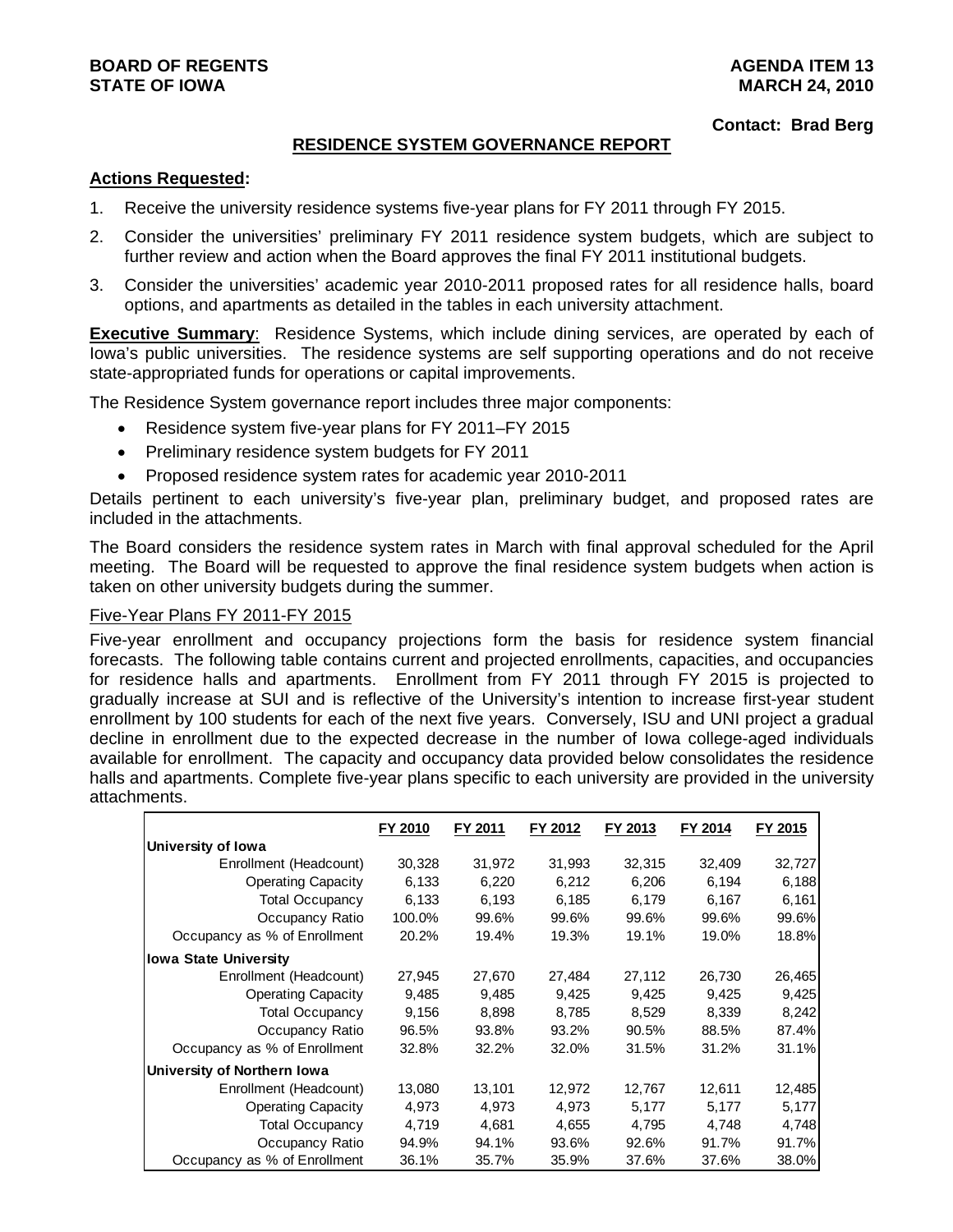## **BOARD OF REGENTS** AGENUS AGENDA ITEM 13 **STATE OF IOWA** PAGE 2

### Preliminary FY 2011 Residence System Budget Summary

The FY 2011 budgets were developed considering the expected number of students to be housed, the projected number of students that purchase meal plans, estimated operating cost increases, projected infrastructure improvements, and the debt service requirements of the systems. The following table provides the revenue and expenditure variances from the preliminary FY 2011 budget compared to the FY 2010 estimates and to the FY 2010 Board-approved budget. Current FY 2010 revenue estimates for each university exceed the FY 2010 budget primarily due to additional contract revenue from increased occupancy. Details for the proposed FY 2011 budgets specific to each university are contained in the university attachments.

|                                    | <b>Current Year</b> |      | <b>Current Year</b> | Next Year        |     |                     |     |                     |
|------------------------------------|---------------------|------|---------------------|------------------|-----|---------------------|-----|---------------------|
|                                    | Approved            |      | Revised             | Preliminary      |     | FY <sub>11</sub> to |     | FY <sub>11</sub> to |
|                                    | <b>Budget</b>       |      | Estimates           | <b>Budget</b>    |     | <b>FY 10 Est.</b>   |     | FY 10 Bud.          |
|                                    | FY 2010             |      | FY 2010             | FY 2011          |     | \$ Change           |     | \$ Change           |
| <b>SUI</b>                         |                     |      |                     |                  |     |                     |     |                     |
| Gross Revenue                      | \$<br>48,116,473    | \$   | 49,321,279          | \$<br>51,047,264 |     | \$1,725,985         | \$  | 2,930,791           |
| <b>Expenditures for Operations</b> | \$<br>35,226,192    | \$.  | 35,276,545          | \$<br>36,955,585 |     | \$1,679,040         | \$  | 1,729,393           |
| Debt Service & Mand Transfers      | \$<br>5,603,144     | \$   | 5,603,144           | \$<br>5,396,903  | \$  | (206, 241)          | -\$ | (206, 241)          |
| Net Revenue                        | \$<br>7,287,137     | -S   | 8,441,590           | \$<br>8,694,776  | \$. | 253,186             | \$  | 1,407,639           |
| Net Revas % of Gross Rev           | 15.1%               |      | 17.1%               | 17.0%            |     |                     |     |                     |
| <b>ISU</b>                         |                     |      |                     |                  |     |                     |     |                     |
| Gross Revenue                      | \$<br>71,418,261    | \$   | 72,172,229          | \$<br>73,479,336 |     | \$1,307,107         | S   | 2,061,075           |
| <b>Expenditures for Operations</b> | \$<br>54,393,593    | \$   | 51,329,443          | \$<br>54,844,482 |     | \$3,515,039         | \$  | 450,889             |
| Debt Service & Mand Transfers      | \$<br>11,379,832    | - \$ | 11,316,992          | \$<br>11,344,976 | \$  | 27,984              | \$  | (34, 856)           |
| Net Revenue                        | \$<br>5,644,836     | \$   | 9,525,794           | \$<br>7,289,878  |     | \$(2,235,916)       | -\$ | 1,645,042           |
| Net Revas % of Gross Rev           | 7.9%                |      | 13.2%               | 9.9%             |     |                     |     |                     |
| <b>UNI</b>                         |                     |      |                     |                  |     |                     |     |                     |
| Gross Revenue                      | \$<br>32,828,492    | \$   | 36,497,409          | \$<br>36,077,441 | S   | (419,968)           | -\$ | 3,248,949           |
| <b>Expenditures for Operations</b> | \$<br>26,460,297    | \$   | 25,834,817          | \$<br>26,626,772 | S   | 791,955             | \$  | 166,475             |
| Debt Service & Mand Transfers      | \$<br>3,610,804     | \$   | 3,610,804           | \$<br>4,206,874  | \$  | 596,070             | \$  | 596,070             |
| Net Revenue                        | \$<br>2,757,391     | \$   | 7,051,788           | \$<br>5,243,795  |     | \$(1,807,993)       | \$  | 2,486,404           |
| Net Revas % of Gross Rev           | 8.4%                |      | 19.3%               | 14.5%            |     |                     |     |                     |

## Proposed Rates for Academic Year 2010-2011

While the universities offer many room and board options, the Board has historically used the double occupancy room rate with full board as a measure to compare historical room and board rates among the universities. Detailed FY 2011 rate proposals for each university are contained in the attachments. The proposed FY 2011 double occupancy room with full board rates are as follows:

| Double Occupancy Rooms with Full Board |         |          |                         |      |
|----------------------------------------|---------|----------|-------------------------|------|
|                                        |         | Proposed |                         |      |
|                                        | FY 2010 | FY 2011  | Increase Amt Increase % |      |
| University of lowa                     | \$7,376 | \$7,662  | \$286                   | 3.9% |
| Iowa State University                  | \$7,204 | \$7,397  | \$193                   | 2.7% |
| University of Northern Iowa            | \$6,960 | \$7,120  | \$160                   | 2.3% |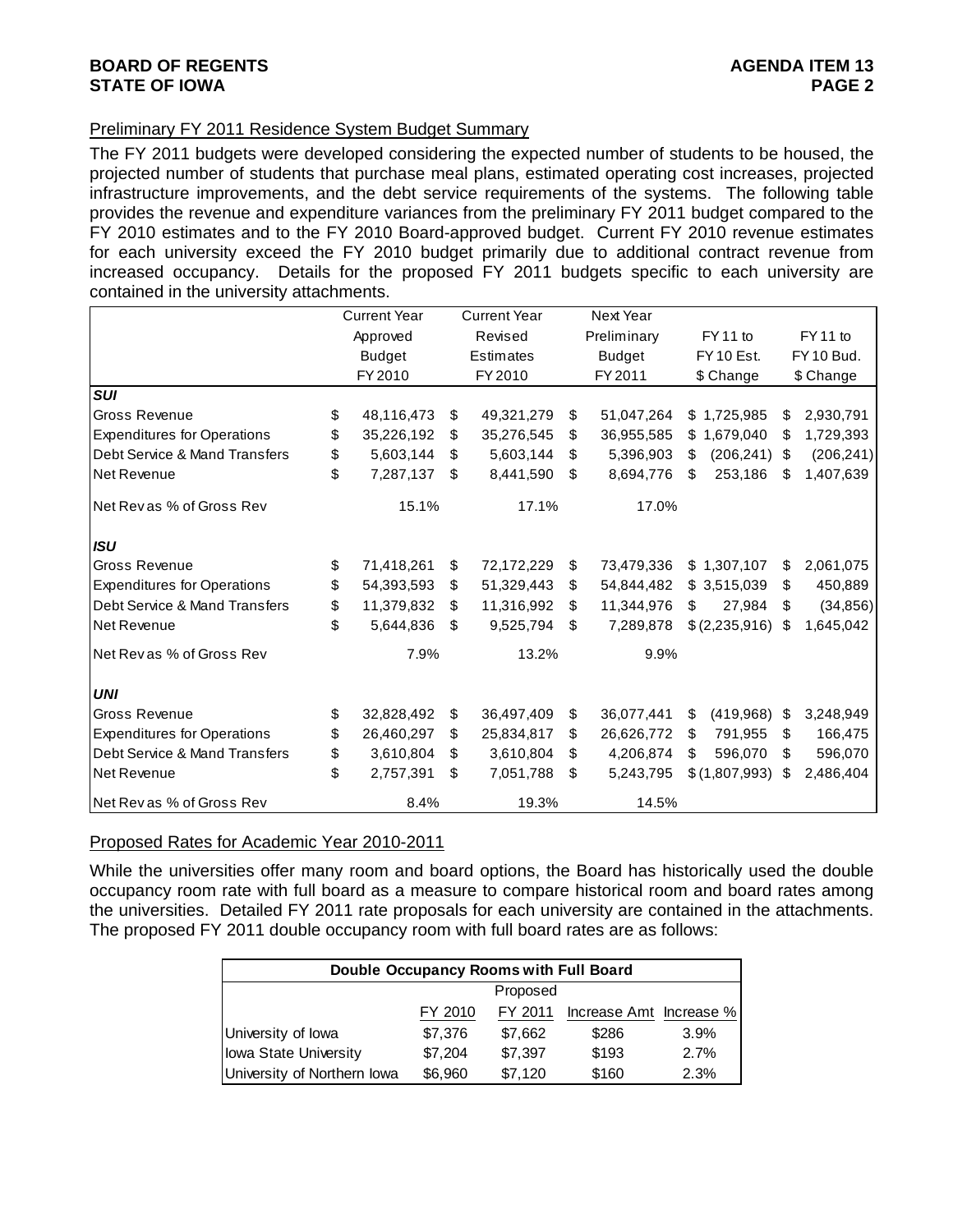Comparing the proposed room and board rates and the Board approved undergraduate tuition and fee rates for FY 2011 year with those from FY 2010, result in an incremental cost of \$879 (6.2%) at SUI, \$539 (3.9%) at ISU, and \$532 (3.9%) at UNI.

|                             |               | <b>Combined Tuition and Fees, Double Occupancy with Full Board</b> |          |          |             |          |
|-----------------------------|---------------|--------------------------------------------------------------------|----------|----------|-------------|----------|
|                             |               | Proposed                                                           |          |          |             |          |
|                             | FY 2011       | FY 2011                                                            | FY2011   | FY 2010  | Incremental | Percent  |
|                             | Tuition, Fees | Room and Board                                                     | Total    | Total    | Cost        | Increase |
| University of lowa          | \$7.417       | \$7,662                                                            | \$15,079 | \$14,200 | \$879       | 6.2%     |
| lowa State University       | \$6.997       | \$7.397                                                            | \$14,394 | \$13,855 | \$539       | 3.9%     |
| University of Northern Iowa | \$7,008       | \$7.120                                                            | \$14.128 | \$13,596 | \$532       | 3.9%     |

The university residence systems have presented the proposed residence system rates to representatives of their student populations. ISU's three student housing councils support the proposed rates for FY 2011. UNI's student Residence Leadership Council was expecting a higher rate increase and was very pleased with the proposed rates. SUI's Associated Residence Hall student government was also supportive of the proposed rate increases.

#### Improvement Fund Transfers

Voluntary reserves are comprised of the revenue, operations and maintenance, improvement, and system funds. The voluntary reserves of the residence systems are essential to provide working capital and security to bondholders should there be unanticipated events which would adversely affect occupancy levels or net revenues. Voluntary reserves are used to pay for capital expenditures and to provide cash flow for fixed expenses during the summer months.

The three universities will be requesting approval of transfers to the improvement funds from reserves at the April Board meeting. Bond covenants require the Board to approve the transfer of funds to the improvement fund. The Regent universities currently anticipate request of transfers of the following amounts:

- University of Iowa **\$7,499,675**
- Iowa State University \$7,700,000
- University of Northern Iowa \$ 5,783,000

#### Fire/Life Safety

The Residence Systems at Iowa's public universities are committed to providing safe and compliant facilities for students, staff, and guests. The universities have worked in conjunction with local fire safety officials, State Fire Marshal's Office, university public safety offices, and internal health and safety units to train students and staff, establish policies, perform fire drills, and update, implement and maintain fire safety best practices. All of these entities contribute to and play a significant role in the success and implementation of fire safety related programs.

Specific fire safety information for each university is contained in the attachments.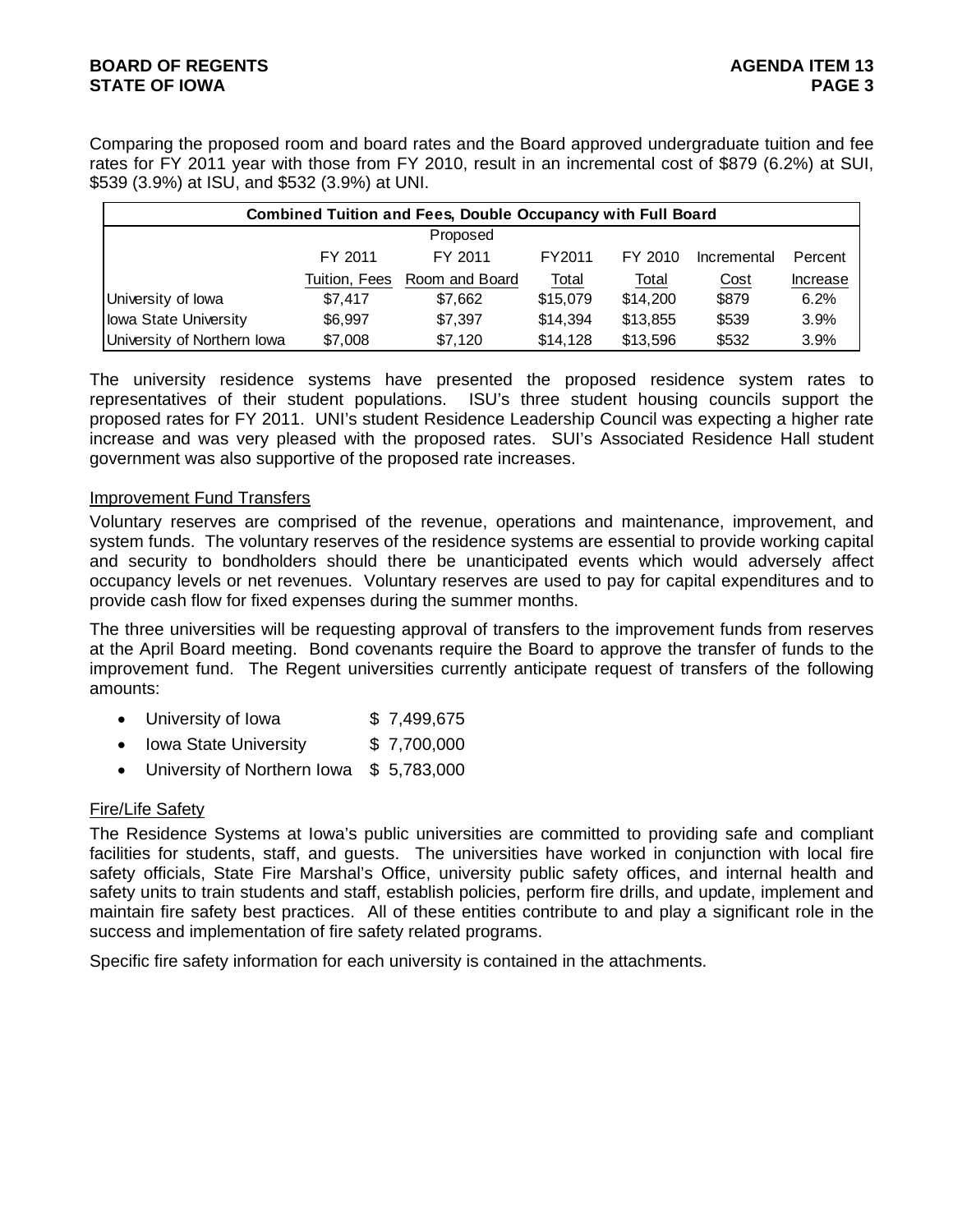#### **UNIVERSITY OF IOWA UNIVERSITY HOUSING**

An external review of University Housing operations was completed during the Fall 2009. The reviewers examined results of a self-assessment survey, conducted interviews with housing staff and management, and examined the operations of the department. They believed the department to be financially sound and administratively appropriate. The reviewers recognized the need to make a decision regarding the future of University Apartments, the need for an updated master plan, and suggested consideration of additional residence hall space. University Housing intends to spend significant time during 2010 preparing a master plan that will include growth of residence hall space and a decision for the future of University Apartments.

#### Five–Year Plan – page 6

- Based on current enrollment projections of entering first-year students for Fall 2010 and subsequent years and market shares similar to prior years, the residence halls are expected to be fully occupied through FY 2015. University Apartments are projected to remain 95.6% occupied in the next five years.
- Capacity in the residence halls will increase by 111 beds in FY 2011 due primarily to the conversion of Parklawn back to a residence hall, converting single rooms to double, and changes in the number and location of resident assistant rooms. Current Parklawn Apartment residents will be given priority to move into other vacant university apartments or to remain in the Parklawn Residence Hall during FY 2011.
- Spending from reserves will continue to exceed \$8 million per year over the next five years to fund improvement projects including a series of restroom renovations and fire protection upgrades as well as capital improvements to lounge space and student living areas beginning in FY 2011. Voluntary reserve balances are projected to be \$9.9 million at the end of FY 2010 and increase to approximately \$11 million by FY 2015.
- With the completion of a fire suppression system in Slater Hall in 2008, all high-rise residence halls are completely sprinkled and exceed code requirements. The Burge Hall Addition project included the installation of fire sprinklers and the department plans to install full fire suppression in the remaining areas of Burge Hall this summer followed by Currier and Hillcrest in subsequent years. At that point, all residence halls will be fully equipped with fire detection and suppression systems.
- University Housing and the Iowa Memorial Union are working to consolidate campus dining operations beginning in FY 2012 into one organization within University Housing. Plans for the consolidation are being developed consistent with the bond covenants of both enterprises. The combined operation will create portability for students, better utilize resources, consolidate production and administrative functions, and eliminate duplication of effort.
- The flood of 2008 greatly impacted Mayflower Residence Hall and severely damaged 76 Hawkeye Court Apartments. While the majority of Mayflower was re-opened for FY 2010, the department continues to work with FEMA, University Risk Management, and Facilities Management on mitigation efforts to prevent future flooding. The damaged Hawkeye Court apartments remain vacant as the University continues to work with FEMA to finalize alternatives for demolition and/or replacement of damaged units.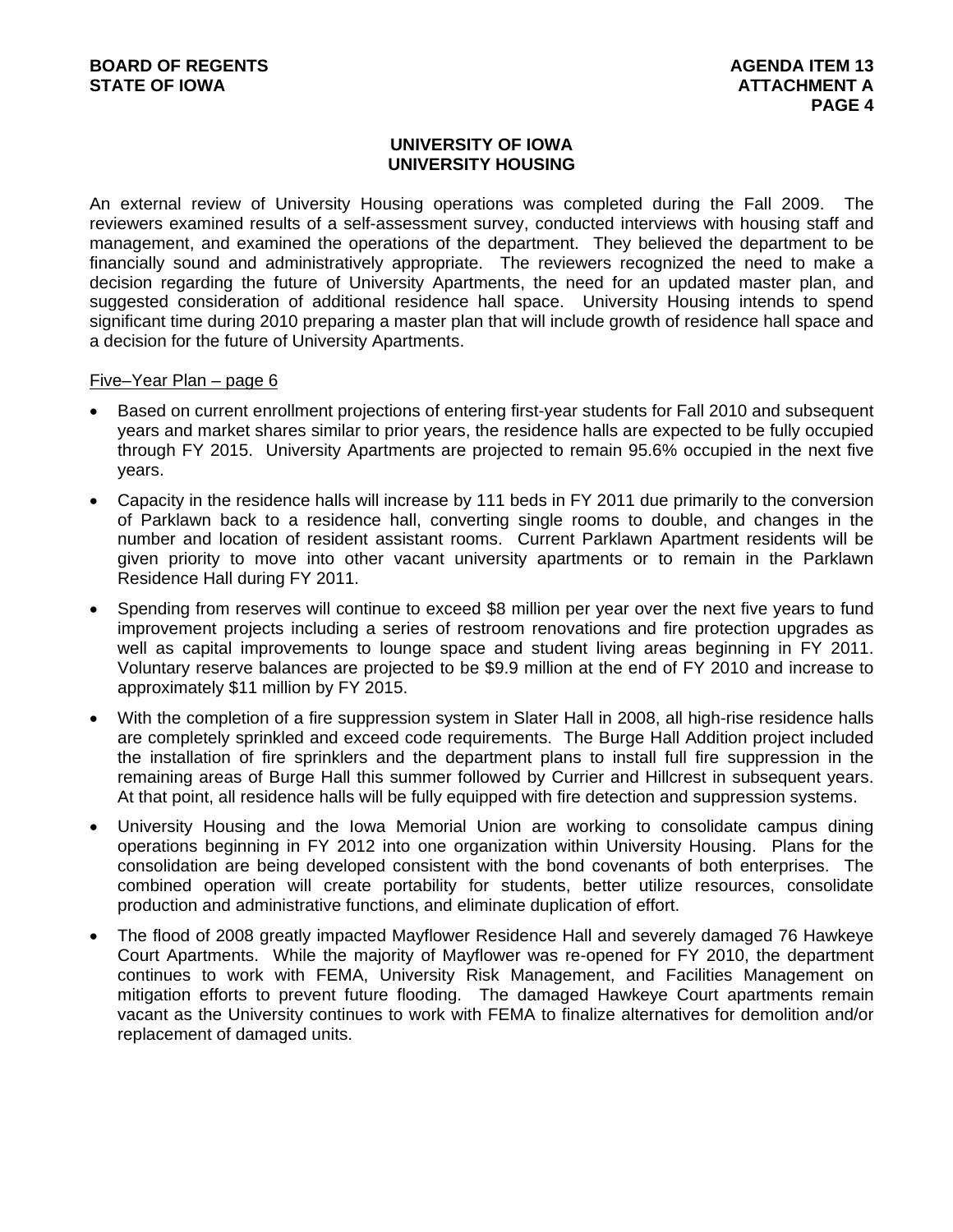#### FY 2011 Preliminary Budget – page 7

- Net revenues (before debt service and mandatory transfers) for both FY 2010 and FY 2011 are estimated to be approximately \$14 million.
- The preliminary budget was developed using room and board contract projections based on the proposed rates and inflation for expenses including 5% for gas, 7% for electricity, 3% for the food costs, and an average salary cost increase of 2.5%.
- Based on admissions indicators and housing application numbers received to date, a record-setting entering class of 4,400 new first-time freshmen from high school is currently projected for Fall 2010. Current projections of existing students returning to the residence halls are consistent with those of Fall 2009, which was significantly higher than the previous year. First-time freshmen from high school remain the primary occupants of the residence halls. As in prior years, the excess demand will be addressed by placing students in temporary housing until permanent space becomes available.
- Apartment housing capacity will decrease 53 units resulting from the Parklawn conversion. Although families and students with children are given priority for the 613 apartments at Hawkeye Court and Hawkeye Drive, 63% of the apartments rented for Fall 2009 were rented to single students with no children.
- Proposed FY 2011 room and board rates are provided on page 8. The proposed FY 2011 rate for the traditional double room with full board of \$7,662 represents a 3.9% increase when compared to FY 2010 rates. The base room rates include 200 Hawkeye Dollars available for use in campus convenience stores and retail outlets. The proposed FY 2011 rate for University Apartments remains the same (0.0% increase) when compared to FY 2010.
- For the 2010-11 academic year, the R.E.A.C.H. (Realizing Educational and Career Hopes) program will continue to house up to 40 R.E.A.C.H. students and four live-in advisors on two floors in Stanley Hall. The Program began in 2008-09 with 14 students and seeks to create a living-learning experience where young adults with multiple learning and cognitive disabilities are empowered with the skills necessary to be independent.
- The China BESTS program, offered through the Belin-Blank International Center for Gifted Education and Talent Development, was piloted in Fall 2009 with 11 students. The program is expected to increase to as many as 50 students in the next few years. The students in the program will be housed with honor students in Daum Hall.
- The outstanding bond principal was \$51.2 million as of June 30, 2009. A refunding bond issue sold in February 2010 will result in a net present value cash flow savings of approximately \$1.5 million and an annual cash flow savings of approximately \$180,000.
- Energy conservation and green initiatives continue to be a priority for University Housing as the planning process for all current and future capital projects includes analysis of energy efficiencies. An expanded recycling program, piloted in the west-side residence halls in FY 2010, will be expanded to include the remaining residence halls in FY 2011. University Housing also intends to implement two-stage lighting in the hallways that will provide energy savings and create an environment more conducive to quiet living during the evening hours.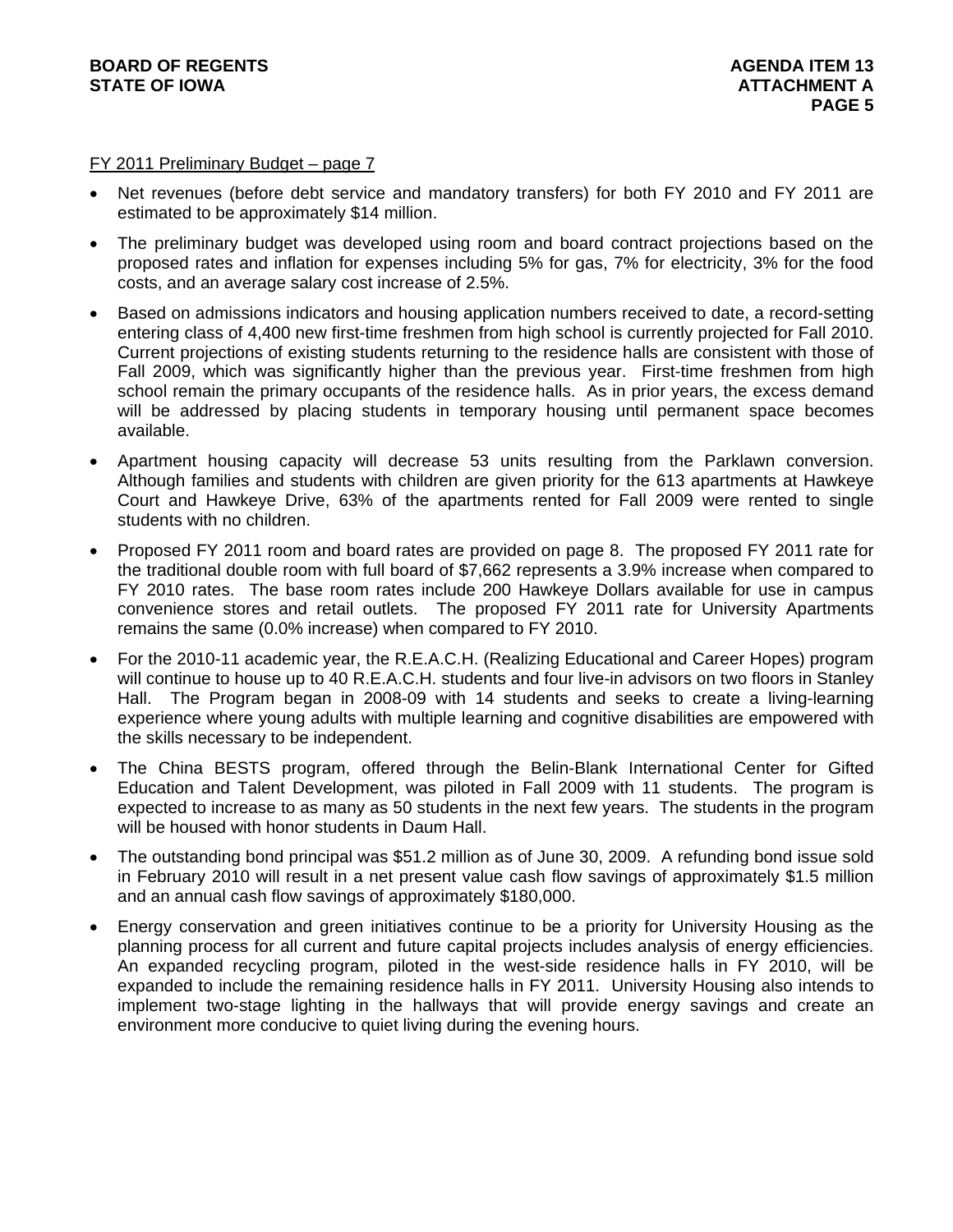# **BOARD OF REGENTS**<br> **BOARD OF REGENTS**<br> **BOARD OF IOWA**<br> **ATTACHMENT A**

## **University of Iowa's Five Year Plan Summary University Housing (Dollars in Thousands)**

|                                               | Actual       | Estimated    | Proposed     |              | <b>Constant Dollars</b> |              |    |        |
|-----------------------------------------------|--------------|--------------|--------------|--------------|-------------------------|--------------|----|--------|
|                                               | FY 09        | FY 10        | FY 11        | FY 12        | FY 13                   | FY 14        |    | FY 15  |
| 1 - ENROLLMENT & OCCUPANCY                    |              |              |              |              |                         |              |    |        |
| (a) Fall Enrollment Head Count                | 30,561       | 30,328       | 31,972       | 31,993       | 32,315                  | 32,409       |    | 32,727 |
| Residence Hall Housing                        |              |              |              |              |                         |              |    |        |
| (b) Current Operating Capacity (# of beds)    | 5,542        | 5,467        | 5,607        | 5,599        | 5,593                   | 5,581        |    | 5,575  |
| (c) Occupancy (permanent beds)                | 5,546        | 5,496        | 5,607        | 5,599        | 5,593                   | 5,581        |    | 5,575  |
| (d) Occupancy Ratio                           | 100.1%       | 100.5%       | 100.0%       | 100.0%       | 100.0%                  | 100.0%       |    | 100.0% |
| <b>Apartment Housing</b>                      |              |              |              |              |                         |              |    |        |
| (e) Current Operating Capacity (Units)        | 613          | 666          | 613          | 613          | 613                     | 613          |    | 613    |
| (f) Units Occupied                            | 601          | 637          | 586          | 586          | 586                     | 586          |    | 586    |
| (g) Occupancy Ratio                           | 98.0%        | 95.6%        | 95.6%        | 95.6%        | 95.6%                   | 95.6%        |    | 95.6%  |
| <b>2 - CAPITAL IMPROVEMENTS &amp; REPAIRS</b> |              |              |              |              |                         |              |    |        |
| (a) Improvements from Bond Proceeds           | \$           | \$           | \$           | \$           | \$                      | \$           | \$ |        |
| (b) Improvements from Voluntary Reserves      | 10,181       | 8,182        | 8,046        | 8,241        | 8,465                   | 8,669        |    | 8,875  |
| (c) Repairs from Current Revenues             | 4,519        | 4,795        | 4,907        | 4,907        | 4,907                   | 4,907        |    | 4,907  |
| (d) Gross Square Feet Maintained (000's)      | 2,239        | 2,284        | 2,284        | 2,284        | 2,284                   | 2,284        |    | 2,284  |
| 3 - OPERATING REVENUES & EXPENDITURES         |              |              |              |              |                         |              |    |        |
| (a) Total Revenues                            | \$<br>46,354 | \$<br>49,321 | \$<br>51,048 | \$<br>51,012 | \$<br>50,984            | \$<br>50,906 | \$ | 50,860 |
| (b) Less Expenditures (Excluding Univ O.H.)   | 34,195       | 35,277       | 36,956       | 36,949       | 36,945                  | 36,936       |    | 36,931 |
| (c) Net Operating Revenues                    | 12,159       | 14,044       | 14,092       | 14,063       | 14,039                  | 13,970       |    | 13,929 |
| (d) Less Mandatory Transfers                  | 600          | 600          | 600          | 600          | 600                     | 600          |    | 600    |
| (e) Less Debt Service                         | 4,977        | 5,003        | 4,797        | 4,817        | 4,849                   | 4,866        |    | 4,873  |
| (f) Net to Voluntary Reserves                 | \$<br>6,582  | \$<br>8,441  | \$<br>8,695  | \$<br>8,646  | \$<br>8,590             | \$<br>8,504  | \$ | 8,456  |
| 4 - VOLUNTARY (UNRESTRICTED) RESERVES         |              |              |              |              |                         |              |    |        |
| (a) Beginning Balance                         | \$<br>12,938 | \$<br>9,464  | \$<br>9,860  | \$<br>10,640 | \$<br>11,176            | \$<br>11,432 | \$ | 11,398 |
| (b) Add Mandatory Transfers from (3d)         | 600          | 600          | 600          | 600          | 600                     | 600          |    | 600    |
| (c) Add Net to Voluntary Reserves from (3f)   | 6,582        | 8,441        | 8,695        | 8,646        | 8,590                   | 8,504        |    | 8,456  |
| (d) Less Improvements (2b) & Other Costs      | 10,656       | 8,645        | 8,515        | 8,710        | 8,934                   | 9,138        |    | 9,344  |
| (e) Year-End Balance                          | \$<br>9,464  | \$<br>9,860  | \$<br>10,640 | \$<br>11,176 | \$<br>11,432            | \$<br>11,398 | \$ | 11,110 |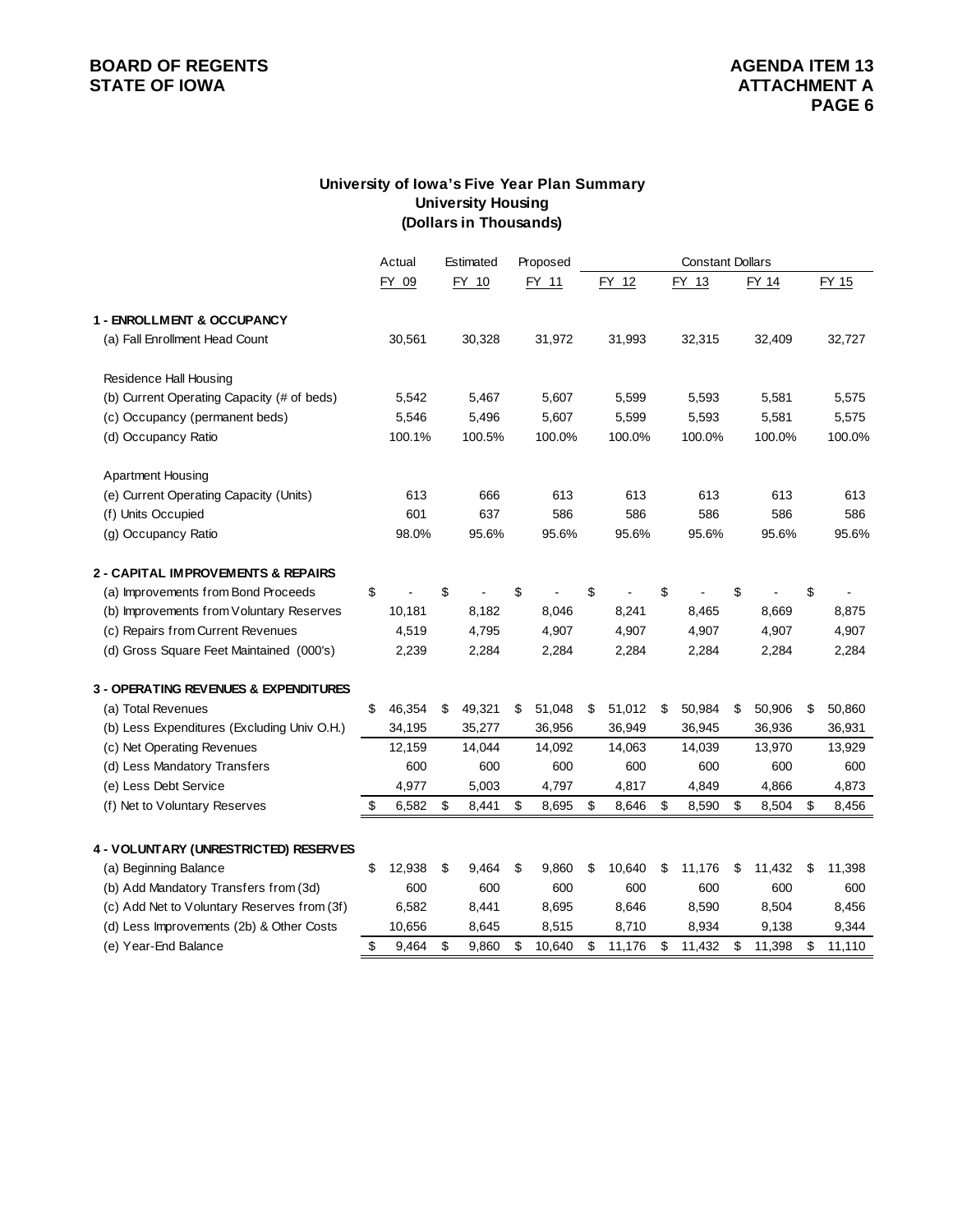## **University of Iowa Residence System Preliminary Budget 2010-11**

|                                              | Approved<br><b>Revised</b> |               |    |                          |    |                 |    | Proposed      |  |  |  |  |
|----------------------------------------------|----------------------------|---------------|----|--------------------------|----|-----------------|----|---------------|--|--|--|--|
|                                              |                            | <b>Actual</b> |    | <b>Budget</b>            |    | <b>Estimate</b> |    | <b>Budget</b> |  |  |  |  |
|                                              |                            | 2008-09       |    | 2009-10                  |    | 2009-10         |    | 2010-11       |  |  |  |  |
| <b>OPERATIONS</b>                            |                            |               |    |                          |    |                 |    |               |  |  |  |  |
| Revenues                                     | \$                         | 46,353,872    | \$ | 48,116,473               | \$ | 49,321,279      | \$ | 51,047,264    |  |  |  |  |
| <b>Expenditures for Operations</b>           |                            | 34,194,597    |    | 35,226,192               |    | 35,276,545      |    | 36,955,585    |  |  |  |  |
| Net Revenues                                 |                            | 12,159,275    |    | 12,890,281               |    | 14,044,734      |    | 14,091,679    |  |  |  |  |
| % of Revenues                                |                            | 26.2%         |    | 26.8%                    |    | 28.5%           |    | 27.6%         |  |  |  |  |
| Debt Service (due July 1)                    |                            | 4,977,426     |    | 5,003,144                |    | 5,003,144       |    | 4,796,903     |  |  |  |  |
| Mandatory Transfers                          |                            | 600,000       |    | 600,000                  |    | 600,000         |    | 600,000       |  |  |  |  |
| Net After Debt Service & Mandatory Transfers | \$                         | 6,581,849     | \$ | 7,287,137                | \$ | 8,441,590       | \$ | 8,694,776     |  |  |  |  |
| % of Revenues                                |                            | 14.2%         |    | 15.1%                    |    | 17.1%           |    | 17.0%         |  |  |  |  |
| Debt Service Coverage Ratio                  |                            | 244%          |    | 258%                     |    | 281%            |    | 294%          |  |  |  |  |
| University Overhead Payment                  | \$                         | 475,188       | \$ | 462,696                  | \$ | 462,696         | \$ | 469,095       |  |  |  |  |
| Overhead as % of Expenditures                |                            | 1.4%          |    | 1.3%                     |    | 1.3%            |    | 1.3%          |  |  |  |  |
| <b>FUND BALANCES (June 30)</b>               |                            |               |    |                          |    |                 |    |               |  |  |  |  |
| Revenue Fund                                 | \$                         |               | \$ |                          | \$ |                 | \$ |               |  |  |  |  |
| Operation & Maintenance Fund                 |                            | 1,000,000     |    | 1,000,000                |    | 1,000,000       |    | 1,000,000     |  |  |  |  |
| Improvement Fund                             |                            | 8,128,684     |    | 7,150,000                |    | 8,045,900       |    | 8,241,000     |  |  |  |  |
| System Fund                                  |                            | 334,740       |    | 830,142                  |    | 813,959         |    | 1,400,097     |  |  |  |  |
| Subtotal--Voluntary Reserves                 |                            | 9,463,424     |    | 8,980,142                |    | 9,859,859       |    | 10,641,097    |  |  |  |  |
| Sinking Fund                                 |                            | ÷,            |    | $\overline{\phantom{0}}$ |    | $\overline{a}$  |    |               |  |  |  |  |
| <b>Bond Reserve Fund</b>                     |                            | 5,392,445     |    | 5,180,855                |    | 5,392,445       |    | 4,754,560     |  |  |  |  |
| <b>Bond Construction Fund</b>                |                            |               |    |                          |    |                 |    |               |  |  |  |  |
| Subtotal--Mandatory Reserves                 |                            | 5,392,445     |    | 5,180,855                |    | 5,392,445       |    | 4,754,560     |  |  |  |  |
| <b>Total Fund Balances (June 30)</b>         | \$                         | 14,855,869    | \$ | 14,160,997               | \$ | 15,252,304      | \$ | 15,395,657    |  |  |  |  |
| REVENUES AND EXPENDITURES DETAIL             |                            |               |    |                          |    |                 |    |               |  |  |  |  |
| <b>Revenues</b>                              |                            |               |    |                          |    |                 |    |               |  |  |  |  |
| Contracts                                    | \$                         | 42,282,914    | \$ | 43,608,162               | \$ | 44,319,584      | \$ | 46,330,415    |  |  |  |  |
| <b>Interest</b>                              |                            | 174,828       |    | 326,929                  |    | 920,188         |    | 635,582       |  |  |  |  |
| Other Income                                 |                            | 3,896,130     |    | 4,181,382                |    | 4,081,507       |    | 4,081,267     |  |  |  |  |
| <b>Total Revenues</b>                        | \$                         | 46,353,872    | \$ | 48,116,473               | \$ | 49,321,279      | \$ | 51,047,264    |  |  |  |  |
| <b>Expenditures for Operations</b>           |                            |               |    |                          |    |                 |    |               |  |  |  |  |
| Salaries, Wages & Benefits                   | \$                         | 13,327,652    | \$ | 14,064,191               | \$ | 13,997,949      | \$ | 14,888,055    |  |  |  |  |
| Cost of Food or Goods Sold                   |                            | 4,733,962     |    | 4,962,930                |    | 4,546,381       |    | 4,759,105     |  |  |  |  |
| Other Operating Expense                      |                            | 6,386,142     |    | 6,565,384                |    | 6,766,798       |    | 6,985,134     |  |  |  |  |
| <b>Utilities</b>                             |                            | 5,227,681     |    | 5,240,395                |    | 5,170,373       |    | 5,416,402     |  |  |  |  |
| Repairs & Maintenance                        |                            | 4,519,160     |    | 4,393,292                |    | 4,795,044       |    | 4,906,889     |  |  |  |  |
| <b>Total Expenditures</b>                    | \$                         | 34,194,597    | \$ | 35,226,192               | \$ | 35,276,545      | \$ | 36,955,585    |  |  |  |  |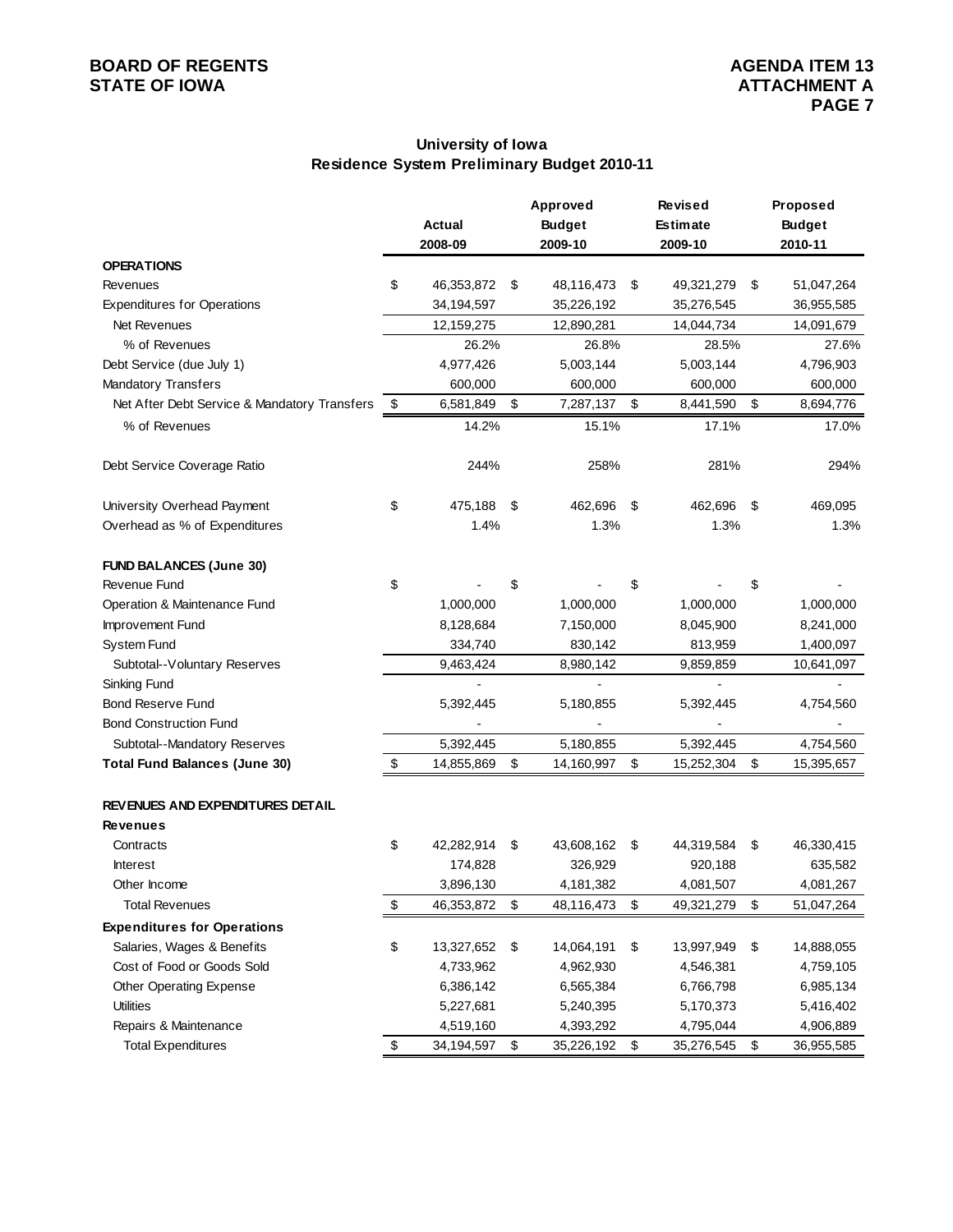#### **The University of Iowa Residence System Rates--Proposed Rate Schedule for 2010-11**

|                                                                      | <b>Current</b>       | <b>Proposed</b>      |               | Proposed                        |
|----------------------------------------------------------------------|----------------------|----------------------|---------------|---------------------------------|
|                                                                      | $(2009-10)$<br>Rates | $(2010-11)$<br>Rates | <b>Amount</b> | <b>Rate Increase</b><br>Percent |
| Residence Halls Academic Year 2010-11                                |                      |                      |               |                                 |
| Basic Room Rates (per person) **                                     |                      |                      |               |                                 |
| Single                                                               | \$5,833              | \$6,090              | \$257         | 4.41%                           |
| Double                                                               | 4,786                | 4,997                | 211           | 4.41%                           |
| <b>Triple</b>                                                        | 4,137                | 4,319                | 182           | 4.40%                           |
| Multiple                                                             | 3,657                | 3,818                | 161           | 4.40%                           |
| <b>Additional Rate Per Room For:</b>                                 |                      |                      |               |                                 |
| Rooms with airconditioning                                           | \$701                | \$732                | \$31          | 4.42%                           |
| Rooms with private bath                                              | 2,381                | 2,486                | 105           | 4.41%                           |
| Rooms with kitchen units                                             | 605                  | 632                  | 27            | 4.46%                           |
| <b>Suites</b>                                                        | 1,679                | 1,753                | 74            | 4.41%                           |
| Parklawn Room Rates (per person)**                                   |                      |                      |               |                                 |
| Parklawn Efficiency (Double Occupancy)                               |                      | \$6,300              |               |                                 |
| Parklawn One-Bedroom (Double Occupancy)                              |                      | 6,800                |               |                                 |
| <b>Temporary Housing (daily rate)</b>                                | 10                   | 10                   |               | 0.00%                           |
| ** All room rates include \$200 Hawkeye Dollars (\$100 per semester) |                      |                      |               |                                 |
|                                                                      |                      |                      |               |                                 |
| <b>Board Rates</b>                                                   |                      |                      |               |                                 |
| Full Board (20 meals per week)                                       | \$2,590              | \$2,665              | \$75          | 2.90%                           |
| Any 14 meals per week                                                | 2,495                | 2,570                | 75            | 3.01%                           |
| Any 10 meals per week                                                | 2,300                | 2,370                | 70            | 3.04%                           |
| Any 5 meals per week                                                 | 1,160                | 1,195                | 35            | 3.02%                           |
| <b>Residence Halls Summer Session 2011</b>                           |                      |                      |               |                                 |
| <b>Basic Room Rates (per person)</b>                                 |                      |                      |               |                                 |
| Single                                                               | \$1,408              | \$1,473              | \$65          | 4.62%                           |
| Double                                                               | 1,147                | 1,199                | 52            | 4.53%                           |
| <b>Triple</b>                                                        | 984                  | 1,030                | 46            | 4.67%                           |
| Multiple                                                             | 864                  | 905                  | 41            | 4.75%                           |
| <b>Additional Rate Per Room For:</b>                                 |                      |                      |               |                                 |
| Rooms with airconditioning                                           | \$701                | \$732                | \$31          | 4.42%                           |
| Rooms with private bath                                              | 595                  | 622                  | 27            | 4.54%                           |
| Rooms with kitchen units                                             | 151                  | 158                  | 7             | 4.64%                           |
| Suites                                                               | 420                  | 438                  | 18            | 4.29%                           |
| Parklawn Room Rates (per person)**                                   |                      |                      |               |                                 |
| Parklawn Efficiency (Double Occupancy)                               |                      | \$1,575              |               |                                 |
| Parklawn One-Bedroom (Double Occupancy)                              |                      | 1,700                |               |                                 |
|                                                                      |                      |                      |               |                                 |
| <b>Board Rates</b>                                                   |                      |                      |               |                                 |
| Full Board (20 meals per week)                                       | \$648                | \$666                | \$18          | 2.78%                           |
| Any 14 meals per week                                                | 624                  | 643                  | 19            | 3.04%                           |
| Any 10 meals per week                                                | 575                  | 593                  | 18            | 3.13%                           |
| Any 5 meals per week                                                 | 290                  | 299                  | 9             | 3.10%                           |
| University Apartments (effective 6/1/2010)                           |                      |                      |               |                                 |
| <b>Hawkeye Court</b>                                                 |                      |                      |               |                                 |
| 1 Bedroom                                                            | \$435                | \$435                |               | 0.00%                           |
| 2 Bedroom                                                            | 480                  | 480                  |               | 0.00%                           |
| <b>Hawkeye Drive</b>                                                 |                      |                      |               |                                 |
| 2 Bedroom                                                            | \$600                | \$600                |               | 0.00%                           |
| <b>Staff &amp; Faculty (Additional)</b>                              | 50                   | 50                   |               | $0.00\%$                        |
|                                                                      |                      |                      |               |                                 |

The Double Basic Room rate with full board is used for comparative purposes.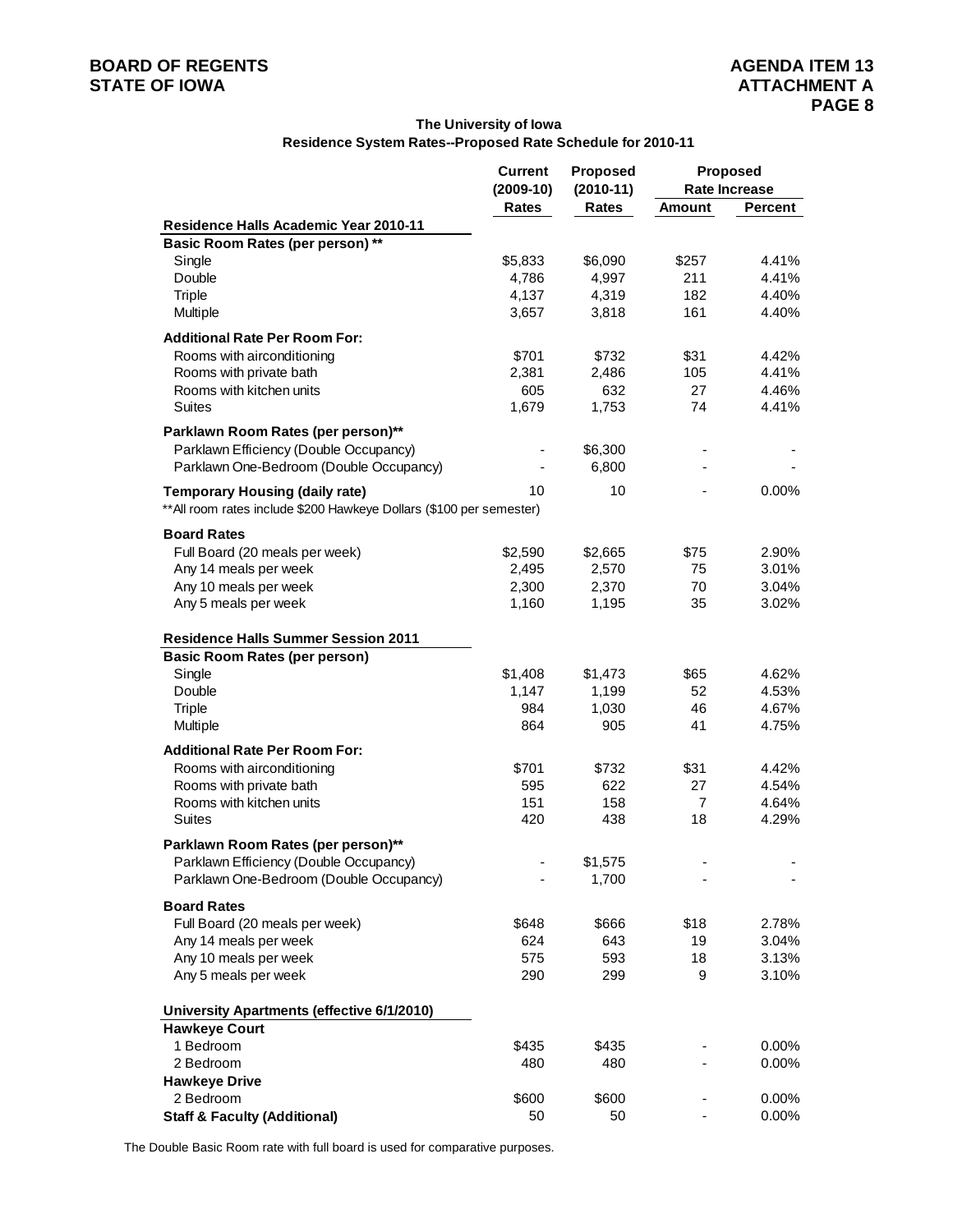### **IOWA STATE UNIVERSITY DEPARTMENT OF RESIDENCE**

The Department of Residence (DoR) strives to enhance student achievement and retention at ISU. All full-time freshmen enrolled in Fall 2002 with a first semester GPA of better than 2.0 had a six-year graduate rate of 77%. Conversely, students receiving less than a 2.0 first-semester GPA graduated with a six-year rate of only 28%. The average GPA of students in all classifications residing on-campus is higher than students living off-campus in this same cohort of students. The DoR has established programs used to improve academic success and retention of its students which include:

- Hall Directors serving as instructors for Psychology 131, an academic skills building course offered through the Academic Success Center
- Mid-term intervention by staff with residents receiving two or more mid-term grades of C- or lower.
- Implementation of MAP-Works (Making Achievement Possible) for all freshmen the third week of their first semester. MAP-Works is a web-based self assessment that identifies areas of strength and concern for students transitioning to ISU.

#### Five–Year Plan – page 11

- The Department of Residence opened the Fall 2009 semester with the highest occupancy since the Fall of 2002 primarily due to a large freshman class and steady retention rates. Revenue from higher occupancy will allow the acceleration of fire suppression and detection system improvements.
- Demand for residence hall/university apartment space is projected at 93.8% of capacity in FY 2011 with a gradual decline to 87.4% (a decline of approximately 650 students) in FY 2015. The occupancy projections result from the expected enrollment decline due to the demographical decrease in the number of Iowa college aged individuals. The projected occupancy ratio may improve if actual enrollment exceeds projections or residential space is taken off-line.
- The Department of Residence continues to partner with Enrollment Services to provide services to community college students enrolled in The Admissions Partnership Program (APP). APP currently has an enrollment of 26 students. The University hosted a Community College Update program during the spring of 2009 at which representatives from numerous departments met with leaders from community colleges across the state. DoR provided a presentation of the retention and success of transfer students who became part of the ISU residential community.
- Financial reviews are completed quarterly to determine future projects to be funded from system funds. Funding for major capital improvements to the residence halls and apartments, including building renewal, fire safety improvements, and dining renovations, projected at \$32.7 million for FY 2011 through FY 2015, will come from annual net revenues deposited into system funds. No new bonding is included in the five-year plan. The improvements are necessary to maintain good stewardship of facilities and retain student interest in on-campus housing.
- Voluntary reserve balances at June 30, 2010, are expected to be \$12.9 million, and are projected to decrease to \$7.3 million by the end of FY 2015 due to improvement projects being funded from reserves.
- Fire and life safety continues to be a priority for the Department of Residence. Approximately \$19.2 million of the projected \$32.7 million in capital improvements are expected for fire safety improvements. Projects include:
	- o Heat and smoke detection installation will be completed in 2010 in numerous residence halls and by 2011 in Friley Hall.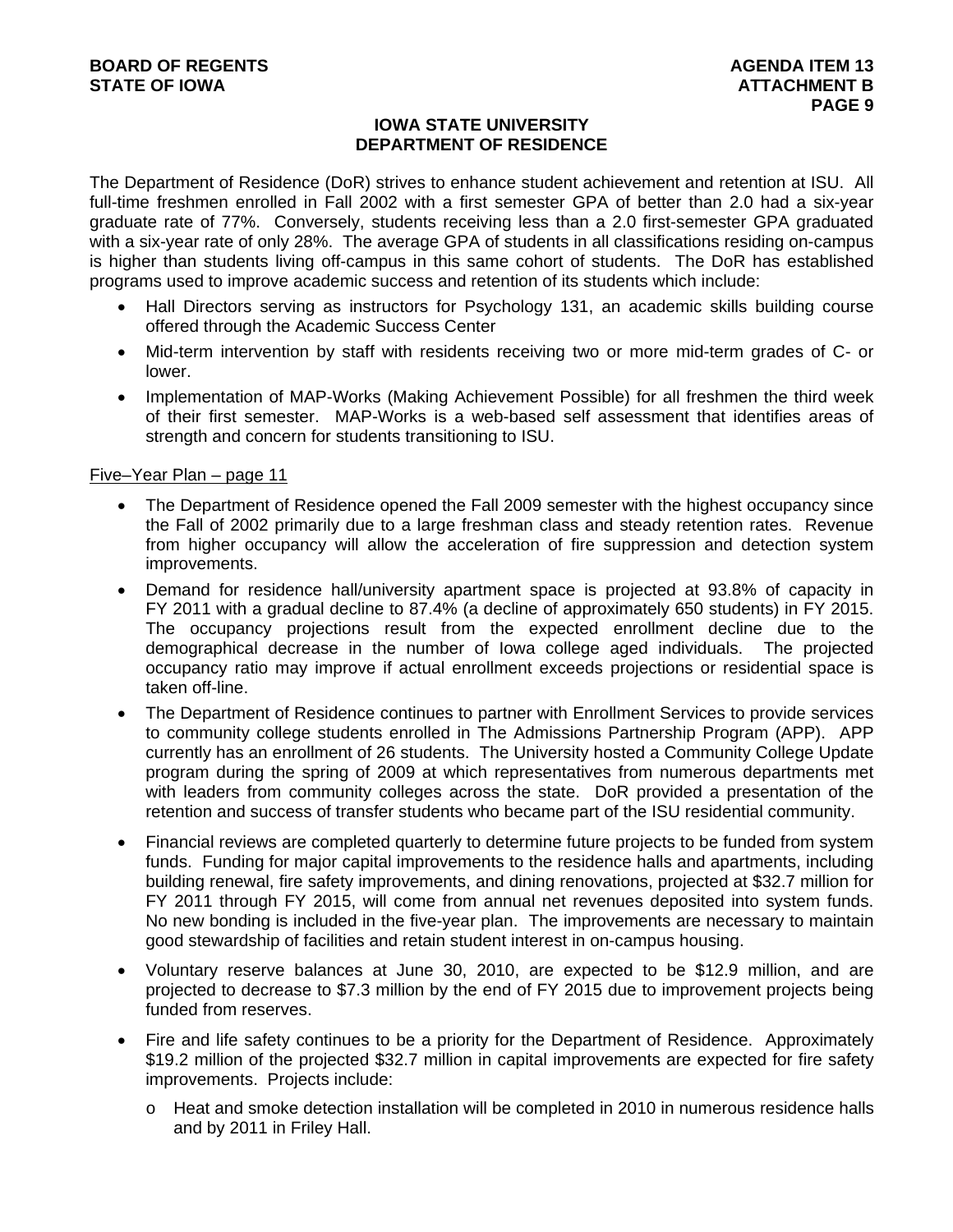- o Sprinkler installations in several residence halls are scheduled each year with all projects expected to be completed by 2017. The availability of funds and vendors may accelerate/slow installation plans.
- o Improvements to the Richardson Court fire escapes will be completed this year.
- The Board issued bonds in October 2007 to fund \$12 million of improvements to the dining centers that serve Maple/Willow/Larch (MWL) and Oak/Elm residence halls. The remaining cost of the projects was/will be funded from reserves. Seasons Marketplace (formerly MWL Dining Center) re-opened in the fall of 2009 and Conversations (formerly Oak/Elm Dining Center) will re-open in August 2010. The dining renovations are expected to assist the DoR in student recruitment and retention.

#### FY 2011 Preliminary Budget - page 12

- FY 2010 contract revenue exceeded the budget due to higher occupancy levels resulting from the large freshmen class. After adjusting for the potential attrition of students to off-campus housing and an anticipated slight decrease in enrollment, the Department of Residence projects occupancy for FY 2011 to be 8,898 residents, slightly less than the current FY 2010 count.
- The FY 2011 preliminary budget was developed using room and board contract projections based on the proposed rates, expense inflation of 4% for most expenses except utilities (which ranged from 4-10%), salary costs for AFSCME covered employees consistent with the collective bargaining agreement, and 0% for P & S employees, and food cost increases budgeted at 2%.
- Net revenues from operations for FY 2010 (before debt service and mandatory transfers) are estimated to be \$20.8 million. The preliminary budget for FY 2011 projects net revenues of \$18.6 million before debt service and mandatory transfers.
- Proposed FY 2011 room and board rates are provided beginning on page 13. The proposed FY 2011 rate for the traditional double room with full board of \$7,397 represents a 2.7% net increase when compared to FY 2010 rates and is lowest percentage rate increase in 17 years. The proposed unit rate increase for University apartments is also 2.7%. Proposed meal plan rate increases range from 0% to 2.0%.
- The ISU Utilities Enterprise will transition to a fully-costed utility rate model beginning in FY 2011. Based on the proposed utility rates for steam, chilled water, and electricity, the full impact to the DoR will ultimately be approximately \$1.1 million annually. To lessen the impact of the utility cost increase, the DoR will be permitted to phase in the increase over a three year period.
- The outstanding bond principal was \$133.7 million as of June 30, 2009. A proposed refunding of Series ISU 1999A bonds to reduce interest expense is on the agenda for the March 2010 meeting.
- The Department of Residence has partnered with Information Technology Services to install wireless Wi-Fi LAN service in all residence halls in FY 2011. Also, the installation of 240 surveillance cameras in the entryways, elevators, and common areas of all residence halls, Frederickson Court apartments and the SUV Community Center is scheduled for FY 2011.
- A Sustainability Committee was created in July 2008 and includes representation from the Department of Residence and ISU Dining. The committee is considering numerous options to increase awareness and participation in sustainable living on campus. The group has implemented programs related to composting, increasing the number of local farmers in the dining program, food drives for local pantries, recycling programs, a waste/waist reduction program, and a "Live Green" welcome back campaign for students.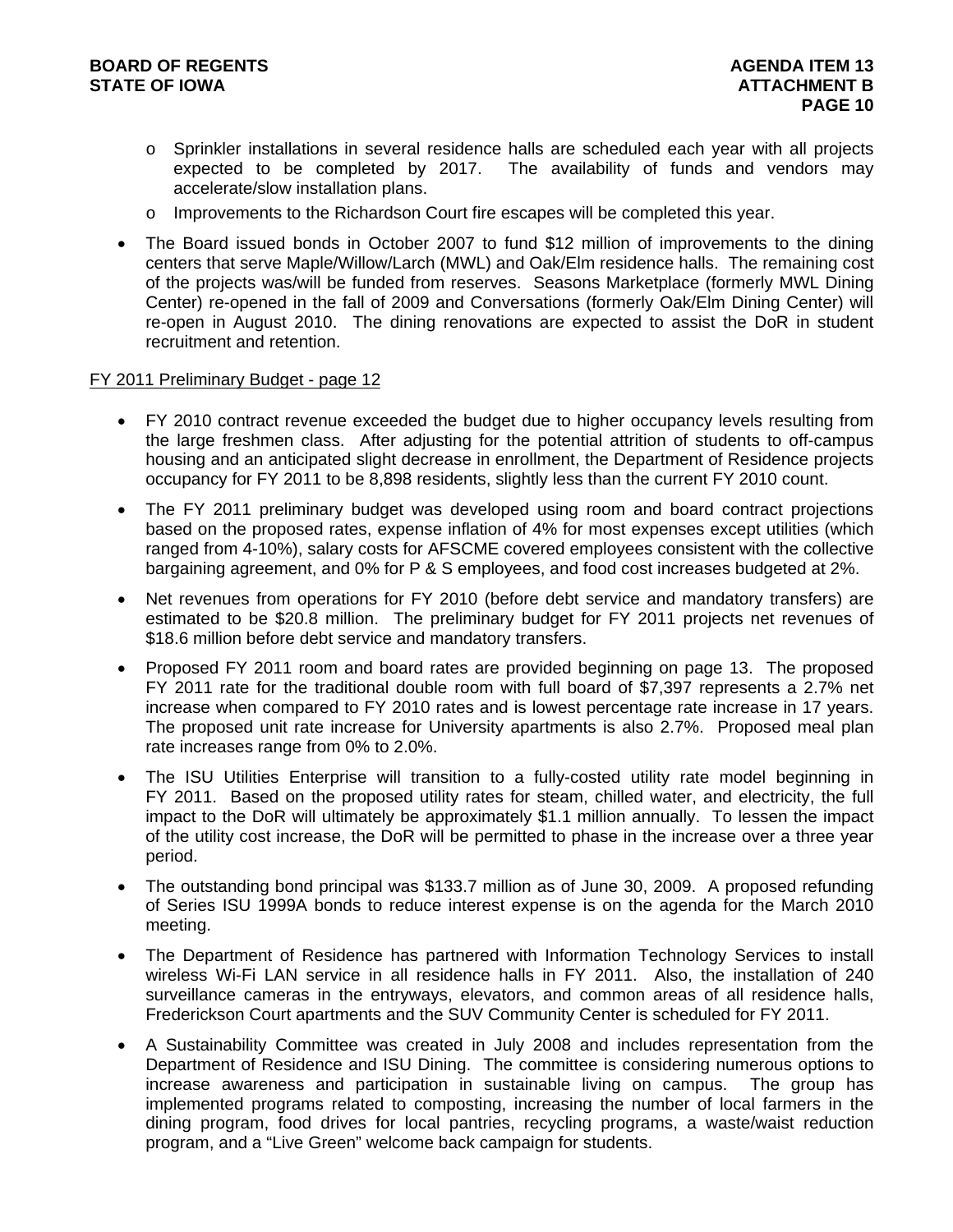# **BOARD OF REGENTS**<br> **BOARD OF REGENTS**<br> **BOARD OF IOWA**<br> **ATTACHMENT B**

#### **Department of Residence Iowa State University's Five Year Plan Summary (Dollars in Thousands)**

|                                                  | Actual       | Estimated    |     | Proposed |              |    | <b>Constant Dollars</b> |              |              |
|--------------------------------------------------|--------------|--------------|-----|----------|--------------|----|-------------------------|--------------|--------------|
|                                                  | FY 09        | FY 10        |     | FY 11    | FY 12        |    | FY 13                   | FY 14        | FY 15        |
| 1 - ENROLLMENT & OCCUPANCY                       |              |              |     |          |              |    |                         |              |              |
| (a) Fall Enrollment Head Count                   | 26,856       | 27,945       |     | 27,670   | 27,484       |    | 27,112                  | 26,730       | 26,465       |
| <b>Residence Hall Housing</b>                    |              |              |     |          |              |    |                         |              |              |
| (b) Current Operating Capacity (# of beds)       | 6,336        | 6,457        |     | 6,457    | 6,397        |    | 6,397                   | 6,397        | 6,397        |
| (c) Occupancy (permanent beds)                   | 6,075        | 6,203        |     | 6,078    | 6,013        |    | 5,844                   | 5,716        | 5,649        |
| (d) Occupancy Ratio                              | 95.9%        | 96.1%        |     | 94.1%    | 94.0%        |    | 91.4%                   | 89.4%        | 88.3%        |
| <b>Apartment Housing</b>                         |              |              |     |          |              |    |                         |              |              |
| (e) Current Operating Capacity (Units)           | 2,951        | 3,028        |     | 3,028    | 3,028        |    | 3,028                   | 3,028        | 3,028        |
| (f) Units Occupied                               | 2,861        | 2,953        |     | 2,820    | 2,772        |    | 2,685                   | 2,623        | 2,593        |
| (g) Occupancy Ratio                              | 97.0%        | 97.5%        |     | 93.1%    | 91.5%        |    | 88.7%                   | 86.6%        | 85.6%        |
| 2 - CAPITAL IMPROVEMENTS & REPAIRS               |              |              |     |          |              |    |                         |              |              |
| (a) Improvements from Bond Proceeds              | \$<br>8,441  | \$<br>2,585  | -\$ |          | \$           | \$ |                         | \$           | \$           |
| (b) Improvements from Voluntary Reserves         | 13,383       | 16,895       |     | 8,657    | 8,507        |    | 4,968                   | 6,095        | 4,521        |
| (c) Repairs from Current Revenues                | 1,829        | 1,824        |     | 2,074    | 2,074        |    | 2,074                   | 2,074        | 2,074        |
| (d) Gross Square Feet Maintained (000's)         | 2,910        | 2,910        |     | 2,910    | 2,910        |    | 2,910                   | 2,910        | 2,910        |
| <b>3 - OPERATING REVENUES &amp; EXPENDITURES</b> |              |              |     |          |              |    |                         |              |              |
| (a) Total Revenues                               | \$<br>71,884 | \$<br>72,172 | \$  | 73,479   | \$<br>73,656 | S  | 72,730                  | \$<br>71,934 | \$<br>71,867 |
| (b) Less Expenditures (Excluding Univ O.H.)      | 49,721       | 51,329       |     | 54,844   | 55,495       |    | 55,821                  | 55,772       | 55,772       |
| (c) Net Operating Revenues                       | 22,163       | 20,843       |     | 18,635   | 18,161       |    | 16,909                  | 16,162       | 16,095       |
| (d) Less Mandatory Transfers                     | 500          | 500          |     | 500      | 500          |    | 500                     | 500          | 500          |
| (e) Less Debt Service                            | 10,666       | 10,817       |     | 10,845   | 10,872       |    | 10,864                  | 10,854       | 10,856       |
| (f) Less Voluntary Transfers                     | 1,714        | 1,560        |     | 1,560    | 1,560        |    | 1,560                   | 1,560        | 1,560        |
| (g) Net to Voluntary Reserves                    | \$<br>9,283  | \$<br>7,966  | \$  | 5,730    | \$<br>5,229  | \$ | 3,985                   | \$<br>3,248  | \$<br>3,179  |
| 4 - VOLUNTARY (UNRESTRICTED) RESERVES            |              |              |     |          |              |    |                         |              |              |
| (a) Beginning Balance                            | \$<br>20,251 | \$<br>12,414 | \$  | 12,893   | \$<br>10,844 | \$ | 9,838                   | \$<br>10,436 | \$<br>8,862  |
| (b) Add Mandatory Transfers from (3d)            | 500          | 500          |     | 500      | 500          |    | 500                     | 500          | 500          |
| (c) Add Net to Voluntary Reserves from (3g)      | 9,283        | 7,966        |     | 5,730    | 5,229        |    | 3,985                   | 3,248        | 3,180        |
| (d) Add Transfer from Plant & Other Revenues     | 288          | 235          |     | 241      | 237          |    | 237                     | 236          | 236          |
| (e) Less Improvements (2b) & Other Costs         | 17,908       | 8,222        |     | 8,520    | 6,972        |    | 4,124                   | 5,558        | 5,509        |
| (f) Year-End Balance                             | \$<br>12.414 | \$<br>12,893 | \$  | 10,844   | \$<br>9,838  | \$ | 10.436                  | \$<br>8,862  | \$<br>7,269  |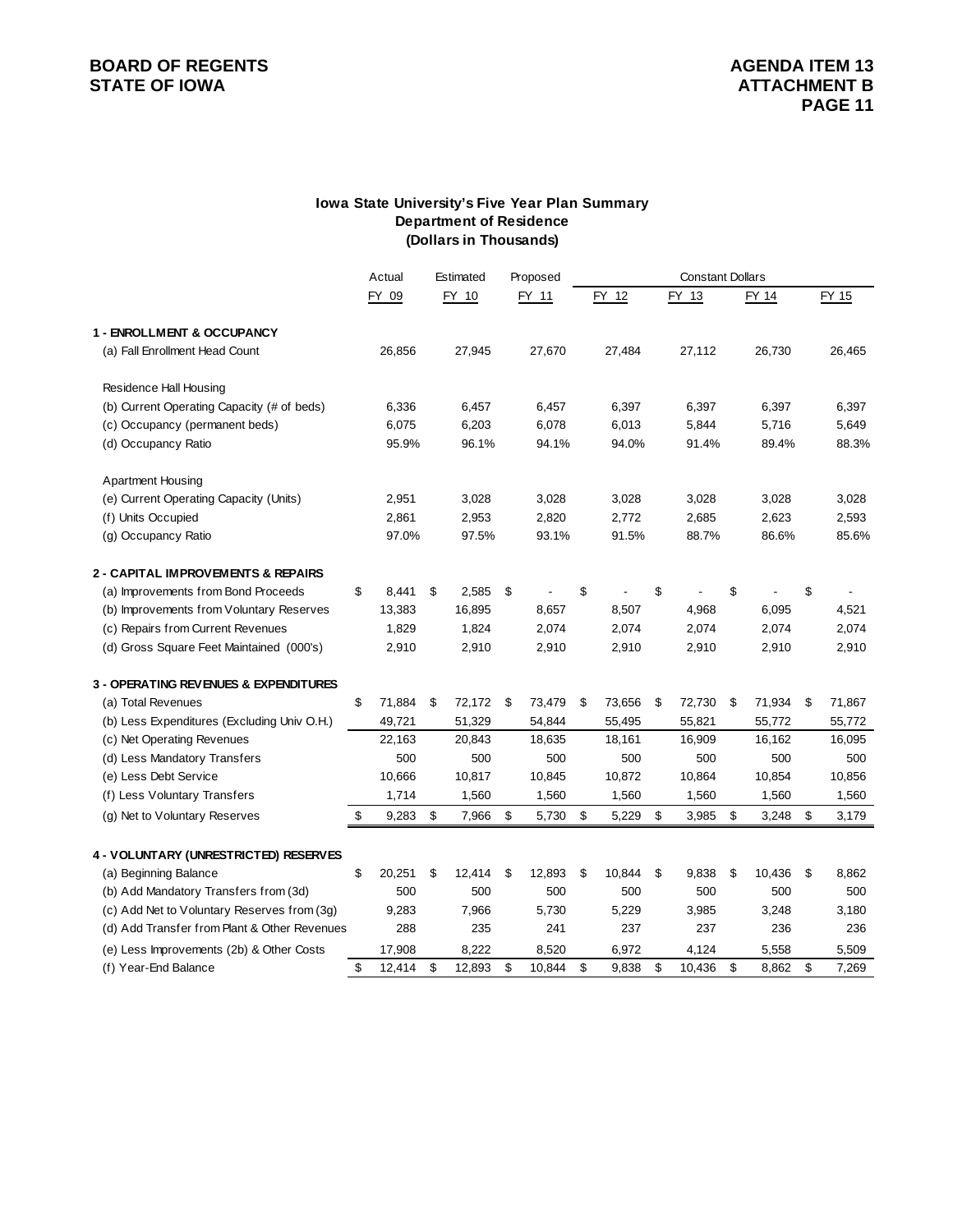## **Iowa State University Residence System Preliminary Budget 2010-11**

|                                              | Approved<br><b>Revised</b> |               |    |               |    |                 |    |               |
|----------------------------------------------|----------------------------|---------------|----|---------------|----|-----------------|----|---------------|
|                                              |                            | <b>Actual</b> |    | <b>Budget</b> |    | <b>Estimate</b> |    | <b>Budget</b> |
|                                              |                            | 2008-09       |    | 2009-10       |    | 2009-10         |    | 2010-11       |
| <b>OPERATIONS</b>                            |                            |               |    |               |    |                 |    |               |
| Revenues                                     | \$                         | 71,884,662    | \$ | 71,418,261    | \$ | 72,172,229      | \$ | 73,479,336    |
| <b>Expenditures for Operations</b>           |                            | 49,721,330    |    | 54,393,593    |    | 51,329,443      |    | 54,844,482    |
| Net Revenues                                 |                            | 22,163,332    |    | 17,024,668    |    | 20,842,786      |    | 18,634,854    |
| % of Revenues                                |                            | 30.8%         |    | 23.8%         |    | 28.9%           |    | 25.4%         |
| Debt Service (due July 1)                    |                            | 10,666,307    |    | 10,879,832    |    | 10,816,992      |    | 10,844,976    |
| <b>Mandatory Transfers</b>                   |                            | 500,000       |    | 500,000       |    | 500,000         |    | 500,000       |
| Net After Debt Service & Mandatory Transfers | \$                         | 10,997,025    | \$ | 5,644,836     | \$ | 9,525,794       | \$ | 7,289,878     |
| % of Revenues                                |                            | 15.3%         |    | 7.9%          |    | 13.2%           |    | 9.9%          |
| Debt Service Coverage Ratio                  |                            | 208%          |    | 156%          |    | 193%            |    | 172%          |
| University Overhead Payment                  | \$                         | 1,714,054     | \$ | 1,714,054     | \$ | 1,559,618       | \$ | 1,559,618     |
| Overhead as % of Expenditures                |                            | 3.4%          |    | 3.2%          |    | 3.0%            |    | 2.8%          |
| <b>FUND BALANCES (June 30)</b>               |                            |               |    |               |    |                 |    |               |
| Revenue Fund                                 | \$                         |               | \$ |               | \$ |                 | \$ |               |
| Operation & Maintenance Fund                 |                            |               |    |               |    |                 |    |               |
| Improvement Fund                             |                            | 12,389,073    |    | 7,696,489     |    | 4,040,816       |    | 3,890,872     |
| <b>System Fund</b>                           |                            | 12,413,972    |    | 8,460,676     |    | 12,892,722      |    | 10,719,190    |
| Subtotal--Voluntary Reserves                 |                            | 24,803,045    |    | 16, 157, 165  |    | 16,933,538      |    | 14,610,062    |
| Sinking Fund                                 |                            | 29,027        |    |               |    |                 |    |               |
| <b>Bond Reserve Fund</b>                     |                            | 10,260,041    |    | 10,924,609    |    | 10,872,041      |    | 10,872,041    |
| <b>Bond Construction Fund</b>                |                            | 2,585,418     |    |               |    |                 |    |               |
| Subtotal--Mandatory Reserves                 |                            | 12,874,486    |    | 10,924,609    |    | 10,872,041      |    | 10,872,041    |
| <b>Total Fund Balances (June 30)</b>         | \$                         | 37,677,531    | \$ | 27,081,774    | \$ | 27,805,579      | \$ | 25,482,103    |
| REVENUES AND EXPENDITURES DETAIL             |                            |               |    |               |    |                 |    |               |
| <b>Revenues</b>                              |                            |               |    |               |    |                 |    |               |
| Contracts                                    | \$                         | 54,501,985    | \$ | 53,408,666    | \$ | 55,168,923      | \$ | 57,092,305    |
| <b>Interest</b>                              |                            | 331,220       |    | 751,048       |    | 292,031         |    | 248,050       |
| Other Income                                 |                            | 17,051,458    |    | 17,258,547    |    | 16,711,275      |    | 16,138,981    |
| <b>Total Revenues</b>                        | \$                         | 71,884,663    | \$ | 71,418,261    | \$ | 72,172,229      | \$ | 73,479,336    |
| <b>Expenditures for Operations</b>           |                            |               |    |               |    |                 |    |               |
| Salaries, Wages & Benefits                   | \$                         | 24,784,635    | \$ | 27,024,462    | \$ | 24,212,767      | \$ | 26,799,761    |
| Cost of Food or Goods Sold                   |                            | 8,923,091     |    | 9,331,757     |    | 9,330,073       |    | 9,349,757     |
| Other Operating Expense                      |                            | 8,925,386     |    | 9,522,510     |    | 9,981,662       |    | 9,817,393     |
| <b>Utilities</b>                             |                            | 5,259,525     |    | 6,490,107     |    | 5,980,991       |    | 6,803,966     |
| Repairs & Maintenance                        |                            | 1,828,692     |    | 2,024,757     |    | 1,823,950       |    | 2,073,605     |
| <b>Total Expenditures</b>                    | \$                         | 49,721,329    | \$ | 54,393,593    | \$ | 51,329,443      | \$ | 54,844,482    |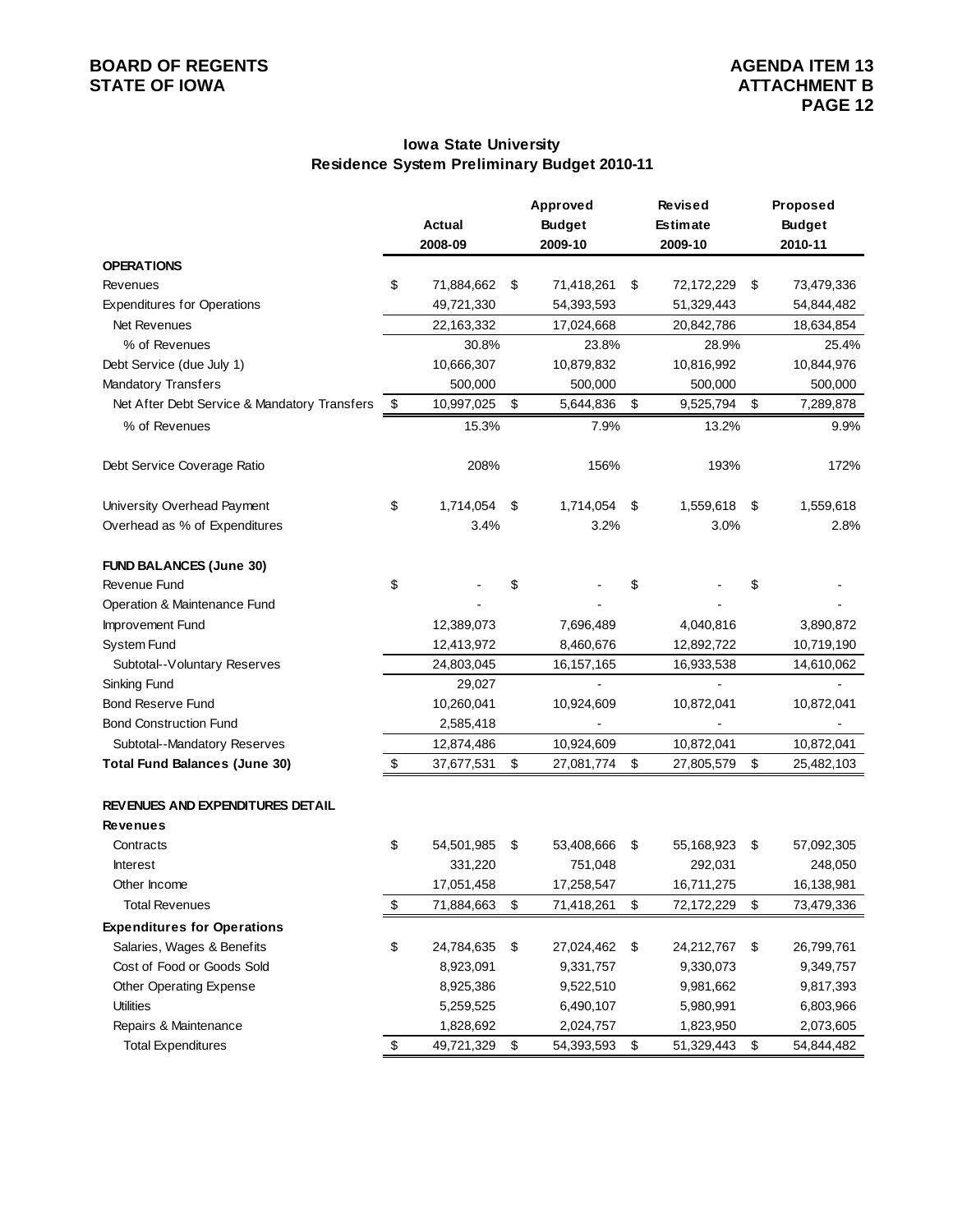## **IOWA STATE UNIVERSITY**

**Department of Residence & ISU Dining Proposed Residence System Rates for Fiscal Year 2010-2011 (effective May 9, 2010)**

## **Residence Halls - Academic Year Student Rates**

Meal plans required in all residence halls, except Wallace and Wilson halls.

| <b>Traditional Style Rooms</b>                   | <b>Beds</b>              | <b>Occupancy</b> | <b>Current</b>   |                                        | Proposed                 |                                | \$ Increase   % Increase |
|--------------------------------------------------|--------------------------|------------------|------------------|----------------------------------------|--------------------------|--------------------------------|--------------------------|
|                                                  |                          |                  | FY10 Rate        |                                        | FY11 Rate                |                                |                          |
| Triple - Richardson Court                        | 36                       | 35               | \$<br>3,538      | \$                                     | 3,662                    | \$<br>124                      | 3.50%                    |
| Triple - Friley A/C                              | 66                       | 63               | \$<br>3,693      | $\overline{\mathcal{S}}$               | 3,822                    | \$<br>129                      | 3.50%                    |
| Triple - Friley/Helser No A/C                    | 12                       | 11               | \$<br>3,609      | $\overline{\mathbf{e}}$                | 3,735                    | \$<br>126                      | 3.50%                    |
| Triple - Linden                                  | 27                       | 21               | \$<br>3,802      | $\overline{\$}$                        | 3,935                    | \$<br>133                      | 3.50%                    |
| Double - Richardson Court                        | 1048                     | 985              | \$<br>3,677      | $\overline{\mathfrak{s}}$              | 3,806                    | \$<br>129                      | 3.50%                    |
| Double - Friley A/C                              | 861                      | 854              | \$<br>3,796      | $\overline{\boldsymbol{\mathfrak{s}}}$ | 3,929                    | \$<br>133                      | 3.50%                    |
| Double - Friley/Helser No A/C                    | 818                      | 770              | \$<br>3,750      | \$                                     | 3,881                    | \$<br>131                      | 3.50%                    |
| Double - Larch/Willow                            | 1046                     | 1013             | \$<br>3,723      | $\overline{\mathbf{S}}$                | 3,853                    | \$<br>130                      | 3.50%                    |
| Double - Linden                                  | 276                      | 269              | \$<br>3,950      | $\overline{\mathbf{3}}$                | 4,088                    | $\overline{\mathbf{3}}$<br>138 | 3.50%                    |
| Double - Maple                                   | 430                      | 408              | \$<br>4,244      | $\overline{\$}$                        | 4,393                    | \$<br>149                      | 3.50%                    |
| Single - Richardson Court                        | 131                      | 128              | \$<br>4,771      | \$                                     | 4,938                    | \$<br>167                      | 3.50%                    |
| Single - Friley A/C                              | 62                       | 62               | \$<br>4,957      | $\overline{\mathfrak{s}}$              | 5,130                    | $\overline{\mathbf{3}}$<br>173 | 3.50%                    |
| Single - Friley/Helser No A/C                    | 34                       | 32               | \$<br>4,864      | $\overline{\mathcal{S}}$               | 5,034                    | $\overline{\$}$<br>170         | 3.50%                    |
| Single - Linden                                  | 5                        | 5                | \$<br>5,045      | $\overline{\$}$                        | 5,222                    | \$<br>177                      | 3.50%                    |
|                                                  |                          |                  |                  |                                        |                          |                                |                          |
| Super Single - Richardson Court <sup>1</sup>     | 17                       | 17               | \$<br>5,161      | \$                                     | 5,342                    | \$<br>181                      | 3.50%                    |
| Super Single - Friley A/C 1                      | 19                       | 19               | \$<br>5,504      | \$                                     | 5,697                    | \$<br>193                      | 3.50%                    |
| Super Single - Friley/Helser No A/C 1            | 17                       | 17               | \$<br>5,438      | $\sqrt[6]{2}$                          | 5,628                    | \$<br>190                      | 3.50%                    |
| Super Single - Larch/Willow <sup>1</sup>         | 18                       | 18               | \$<br>5,253      | $\sqrt[6]{\frac{1}{2}}$                | 5,437                    | \$<br>184                      | 3.50%                    |
| Super Single - Linden <sup>1</sup>               | $\overline{7}$           | $\overline{7}$   | \$<br>5,530      | $\sqrt[6]{3}$                          | 5,724                    | \$<br>194                      | 3.50%                    |
| Super Single - Maple <sup>1</sup>                | 8                        | 8                | \$<br>5,941      | $\sqrt[6]{\frac{1}{2}}$                | 6,149                    | \$<br>208                      | 3.50%                    |
| Super Single - Wallace/Wilson                    | 417                      | 386              | \$<br>4,500      | $\overline{\mathbf{s}}$                | 4,658                    | \$<br>158                      | 3.50%                    |
| Triple as Double - Richardson Court 1            | 0                        | 0                | \$<br>4,419      | \$                                     | 4,574                    | \$<br>155                      | 3.50%                    |
| Triple as Double - Friley A/C                    | 0                        | 0                | \$<br>4,529      | \$                                     | 4,688                    | \$<br>159                      | 3.50%                    |
| Triple as Double - Friley/Helser No A/C $^{\,1}$ | 0                        | 0                | \$<br>4,497      | $\boldsymbol{\mathsf{S}}$              | 4,654                    | \$<br>157                      | 3.50%                    |
| Triple as Double - Linden <sup>1</sup>           | 0                        | $\pmb{0}$        | \$<br>4,709      | \$                                     | 4,874                    | \$<br>165                      | 3.50%                    |
|                                                  |                          |                  |                  |                                        |                          |                                |                          |
|                                                  |                          |                  | <b>Current</b>   |                                        | Proposed                 |                                |                          |
| Suite Style Rooms                                | <b>Beds</b>              | <b>Occupancy</b> | FY10 Rate        |                                        | FY11 Rate                | \$ Increase                    | % Increase               |
| Suite Triple - Maple                             | 48                       | 47               | \$<br>4,440      | $\overline{\mathcal{E}}$               | 4,595                    | $\overline{\mathbf{e}}$<br>155 | 3.50%                    |
| Suite Double - Eaton/Martin                      | 549                      | 521              | \$<br>5,272      | $\overline{\mathcal{S}}$               | 5,457                    | $\overline{\$}$<br>185         | 3.50%                    |
| Corner Suite Double - Martin                     | 28                       | 26               | \$<br>6,138      | $\overline{\boldsymbol{\mathfrak{s}}}$ | 6,353                    | \$<br>$\overline{215}$         | 3.50%                    |
| Lofted Suite Double - Martin                     | 74                       | 73               | \$<br>7,005      | $\overline{\mathcal{S}}$               | 7,250                    | \$<br>245                      | 3.50%                    |
| Suite Single - Eaton/Martin                      | 17                       | 16               | \$<br>6,789      | $\overline{\$}$                        | 7,027                    | \$<br>238                      | 3.50%                    |
| Super Single - Eaton/Martin                      | 3                        | 3                | \$<br>7,420 \$   |                                        | 7,680                    | \$<br>260                      | 3.50%                    |
| Single - Buchanan - 12 month <sup>2</sup>        | $\overline{\phantom{0}}$ |                  | \$<br>6,362      |                                        |                          |                                |                          |
| Double - Buchanan - 12 month <sup>2</sup>        | $\overline{\phantom{0}}$ |                  | \$<br>5,530      |                                        | $\overline{\phantom{a}}$ |                                |                          |
| Super Single - Buchanan - 12 month <sup>2</sup>  | $\overline{a}$           |                  | \$<br>6,914      |                                        | $\overline{\phantom{a}}$ | $\overline{\phantom{a}}$       |                          |
|                                                  |                          |                  |                  |                                        |                          |                                |                          |
| Single - Buchanan - 9 month                      | 242                      | 231              | \$<br>5,520      | -\$                                    | 5,713                    | \$<br>193                      | 3.50%                    |
| Double - Buchanan - 9 month                      | 157                      | 153              | \$<br>4,802      | <b>\$</b>                              | 4,970                    | $\sqrt[6]{3}$<br>168           | 3.50%                    |
| Super Single - Buchanan - 9 month <sup>1</sup>   | $\overline{\mathbf{4}}$  | $\overline{4}$   | \$<br>$6,003$ \$ |                                        | 6,213                    | $\sqrt[6]{\frac{1}{2}}$<br>210 | 3.50%                    |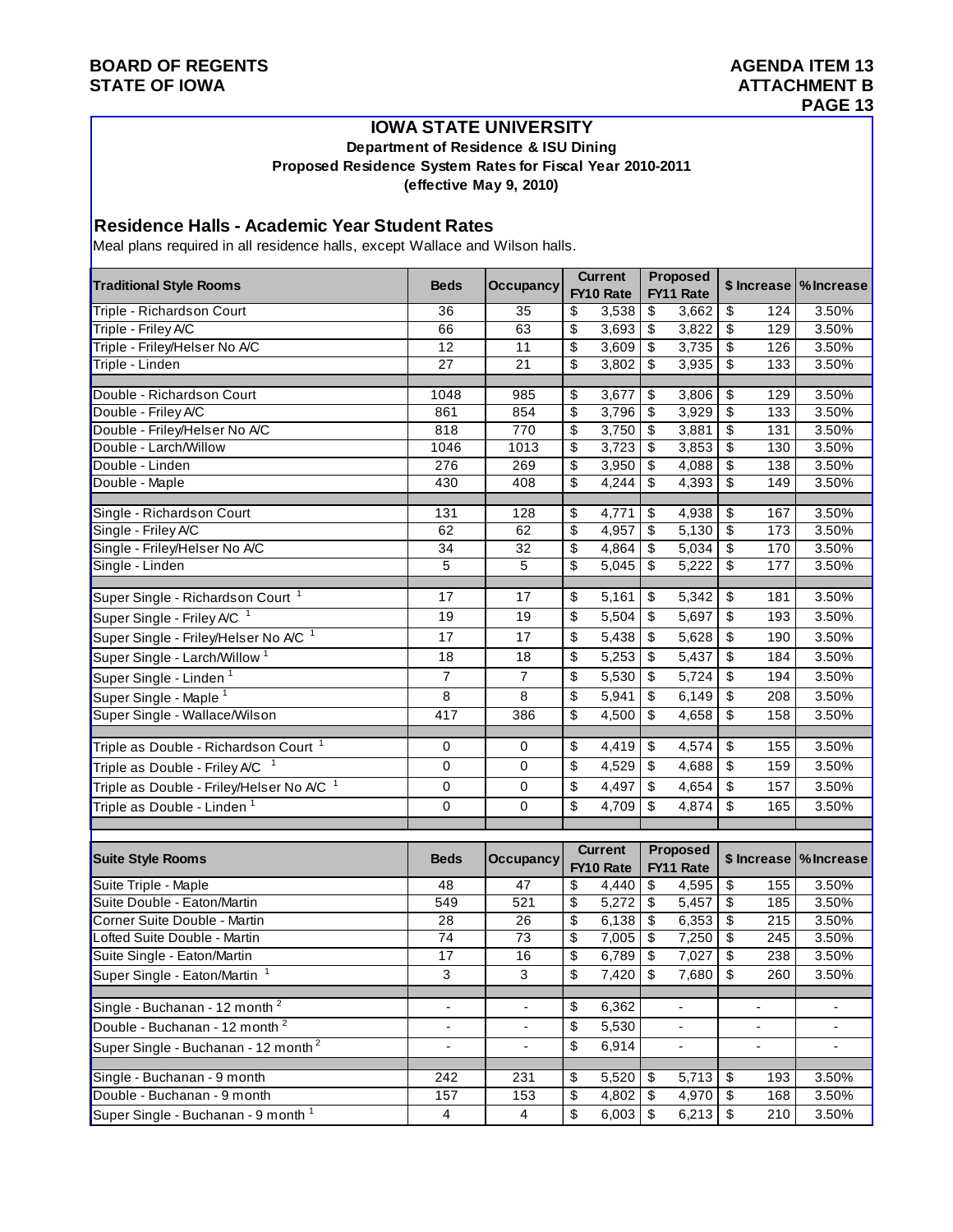#### **Student Apartments - Academic Year Student Rates**

Meal plans encouraged, but not required in all student apartments.

| <b>Frederiksen Court (Rates per student)</b>   | <b>Beds</b>    | Occupancy      | <b>Current</b><br><b>FY10 Rate</b> | <b>Proposed</b><br>FY11 Rate |            |     | \$ Increase % Increase |
|------------------------------------------------|----------------|----------------|------------------------------------|------------------------------|------------|-----|------------------------|
| 2 Bedroom Shared - 12 month $2$                | Ξ.             | $\sim$         | \$<br>4.424                        | $\overline{\phantom{a}}$     |            |     |                        |
| 4 Bedroom Single - 12 month $2$                | $\blacksquare$ | $\blacksquare$ | \$<br>5,552                        | $\overline{\phantom{a}}$     |            |     | -                      |
| 2 Bedroom Super Single - 12 month <sup>2</sup> | ٠              | $\sim$         | \$<br>6.788                        | $\overline{\phantom{a}}$     |            |     |                        |
| 2 Bedroom Shared - 9 month                     | 607            | 596            | \$<br>$3.842$ \$                   |                              | $3.976$ \$ | 134 | $3.50\%$               |
| 4 Bedroom Single - 9 month                     | 1313           | 1302           | \$<br>4,820                        | - \$                         | 4,989      | 169 | 3.50%                  |
| 2 Bedroom Super Single - 9 month               | 26             | 25             | \$<br>5.891                        |                              | 6.097      | 206 | 3.50%                  |

| <b>Schilletter &amp; University Village</b><br>(Rates per unit, per month) | <b>Beds</b> | Occupancy | <b>Proposed</b><br><b>Current</b><br>FY10 Rate<br>FY11 Rate |        |      |        | \$ Increase % Increase |    |       |
|----------------------------------------------------------------------------|-------------|-----------|-------------------------------------------------------------|--------|------|--------|------------------------|----|-------|
| <b>SV-2 Bedroom</b>                                                        | 346         | 340       | S                                                           | 559    | - \$ | 574 \$ |                        | 15 | 2.70% |
| $UV - 1$ Level - 2 Bedroom                                                 | 46          | 44        | \$                                                          | 518 \$ |      | 532 \$ |                        | 14 | 2.70% |
| UV - 1 Level - 1 Bedroom                                                   | 8           |           | \$                                                          | 482 \$ |      | 495 \$ |                        | 13 | 2.70% |
| UV - Townhouse - 2 Bedroom                                                 | 542         | 535       | \$                                                          | 551 \$ |      | 566 \$ |                        | 15 | 2.70% |
| <b>IUV</b> - Furnished Townhouse - 2 Bedroom                               | 58          | 56        | \$                                                          | 584    | - \$ | 600    | - \$                   | 16 | 2.70% |
| <b>IUV</b> - Pet Townhouse - 2 Bedroom                                     | 324         | 318       | \$                                                          | 584    |      | 600    |                        | 16 | 2.70% |

## **Summer 2010 Student Housing Rates**

Meal plan participation required in Buchanan Hall. Meal plans encouraged, but not required in all student apartments.

| <b>Buchanan Hall</b>    | <b>Current</b><br>FY10 Rate FY11 Rate |            | <b>Proposed</b> |            |    | \$ Increase % Increase |  |  |
|-------------------------|---------------------------------------|------------|-----------------|------------|----|------------------------|--|--|
| Single - Buchanan       |                                       | 1.702 \$   |                 | 1.762 \$   | 60 | 3.50%                  |  |  |
| Double - Buchanan       |                                       | $1.480$ \$ |                 | $1.532$ \$ | 52 | 3.50%                  |  |  |
| Super Single - Buchanan |                                       | $1.850$ \$ |                 | $1.915$ \$ | 65 | 3.50%                  |  |  |
|                         |                                       |            |                 |            |    |                        |  |  |
|                         |                                       |            |                 |            |    |                        |  |  |

| <b>Eaton Hall</b> (Used for APEX housing for 61 days) | <b>Current</b><br>FY10 Rate FY11 Rate |          | Proposed \$ Increase % Increase |  |     |       |
|-------------------------------------------------------|---------------------------------------|----------|---------------------------------|--|-----|-------|
| Suite Single - Eaton                                  |                                       |          | \$ 1.154 \$ 1.194 \$            |  | 40  | 3.50% |
| Suite Double - Eaton                                  |                                       | 897 \$   | 928 \$                          |  | -31 | 3.50% |
| Super Single - Eaton                                  |                                       | 1.282 \$ | $1.327$ \$                      |  | 45  | 3.50% |

| Frederiksen Court      | <b>Current</b><br>FY11 Rate<br>FY10 Rate |  |            |      |    | Proposed \$ Increase % Increase |
|------------------------|------------------------------------------|--|------------|------|----|---------------------------------|
| 2 Bedroom Shared       | 1.195 \$                                 |  | 1.237 \$   |      | 42 | 3.50%                           |
| 4 Bedroom Single       | $1.500$ \$                               |  | $1.553$ \$ |      | 53 | 3.50%                           |
| 2 Bedroom Super Single | $1.833$ \$                               |  | 1.897      | - \$ | 64 | 3.50%                           |

**Schilletter and University Villages**

Billed at academic year rates. New rates effective 06/01.

#### **Guest Apartments - Daily Rates**

Meal plans encouraged, but not required in all student apartments.

| <b>Schilletter Village</b> (Rates per unit, per day) | Apts. | Current Proposed \$ Increase % Increase<br>Occupancy FY10 Rate FY11 Rate \$ Increase % Increase |      |       |             |  |          |
|------------------------------------------------------|-------|-------------------------------------------------------------------------------------------------|------|-------|-------------|--|----------|
| Furnished Guest <sup>3</sup>                         |       | 46.                                                                                             | S.   |       | 32 \$ 35 \$ |  | 3 8.00%  |
| Non-Furnished Guest <sup>3</sup>                     |       | 4                                                                                               | - SS | 22 \$ | 25 S        |  | 3 12.00% |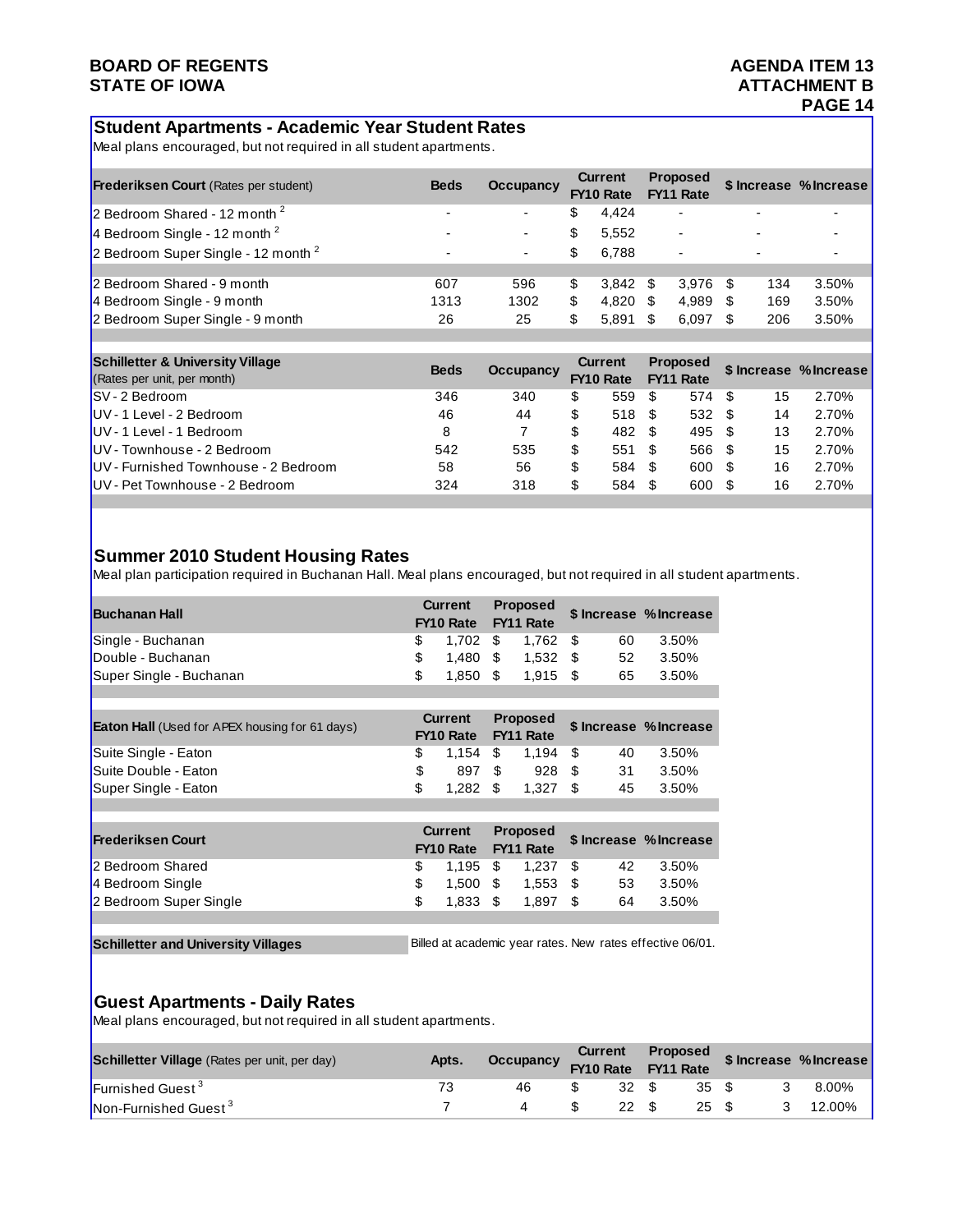## **Weekly Plans - Academic Year Rates**

Weekly Plans are available to all system residents and all non-residents.

All Weekly Plans include an amount of Dining Dollars, as indicated in plan name.

| <b>Plan Name</b>   | <b>Units Sold</b> | <b>Current</b><br><b>FY10 Rate</b> |       | <b>Proposed</b><br>FY11 Rate |       |      |                          | \$ Increase % Increase |
|--------------------|-------------------|------------------------------------|-------|------------------------------|-------|------|--------------------------|------------------------|
| Weekly 21 Plus 250 | 453               |                                    | 4.128 | \$.                          | 4.206 | - \$ | 78                       | 1.89%                  |
| Weekly 17 Plus 350 | 988               |                                    | 3.527 | \$.                          | 3.591 | - \$ | 64                       | 1.81%                  |
| Weekly 14 Plus 350 | 2.267             |                                    | 3.365 | \$.                          | 3.425 | - \$ | 60                       | 1.78%                  |
| Weekly 10 Plus 550 | 1.383             |                                    | 3.240 | \$.                          | 3.294 | - \$ | 54                       | 1.67%                  |
| Weekly 7 Plus 750  | 1.248             |                                    | 2.938 | \$                           | 2.938 | - \$ | $\overline{\phantom{0}}$ | $0.00\%$               |

### **Semester Plans - Academic Year Rates**

Semester Plans are available to system residents and non-residents.

All Semester Plans include an amount of Dining Dollars, as indicated in plan name.

| <b>Plan Name</b>                 | <b>Units Sold</b> | <b>Current</b><br>FY10 Rate |          |  |                   |  |     | Proposed \$ Increase % Increase |
|----------------------------------|-------------------|-----------------------------|----------|--|-------------------|--|-----|---------------------------------|
| Semester 200 Plus 0 <sup>4</sup> | 49                |                             |          |  | 3.045 \$ 3.106 \$ |  | -61 | 2.00%                           |
| Semester 175 Plus 350            | 128               |                             |          |  | 3.365 \$ 3.425 \$ |  | 60  | 1.78%                           |
| Semester 225 Plus 350            | 109               |                             | 3.497 \$ |  | 3.560 \$          |  | 63  | 1.80%                           |

## **Meal Blocks - Academic Year Rates**

Meal Blocks area available to system residents in Wallace, Frederiksen Court and SUV and all non-residents.

| <b>Plan Name</b> | <b>Units Sold</b> | <b>Current</b><br>FY10 Rate |        | Proposed<br>FY11 Rate |       | \$ Increase % Increase |    |       |
|------------------|-------------------|-----------------------------|--------|-----------------------|-------|------------------------|----|-------|
| 25 Meal Block    | 4484              |                             | 207    | S                     | 211S  |                        |    | 1.93% |
| 50 Meal Block    | 558               |                             | 411 \$ |                       | 419 S |                        | 8  | 1.95% |
| 75 Meal Block    | 296               |                             | 607    |                       | 619   | - \$                   | 12 | 1.98% |
| 100 Meal Block   | 593               |                             | 804    |                       | 820   |                        | 16 | 1.99% |

## **Dining Dollar\$ - Academic Year Rates**

Rates listed are per dollar.

| <b>Dining Dollar\$ Range</b>                | <b>Units Sold</b> | <b>Current</b><br>FY10 Rate |                   | <b>Proposed</b><br>FY11 Rate |      |  |  | \$ Increase % Increase |
|---------------------------------------------|-------------------|-----------------------------|-------------------|------------------------------|------|--|--|------------------------|
| \$10-\$190 Dining Dollars (Face Value)      | 128.056           | \$                          | 1.00              |                              | 1.00 |  |  | $0.00\%$               |
| \$200-390 Dining Dollars (5.00% discount)   | 194.290           | S                           | 0.95 <sup>5</sup> |                              | 0.95 |  |  | $0.00\%$               |
| \$400-590 Dining Dollars (7.50% discount)   | 85.450            |                             | 0.93 <sup>5</sup> |                              | 0.93 |  |  | $0.00\%$               |
| \$600 Plus Dining Dollars (10.00% discount) | 119.505           |                             | 0.90              |                              | 0.90 |  |  | $0.00\%$               |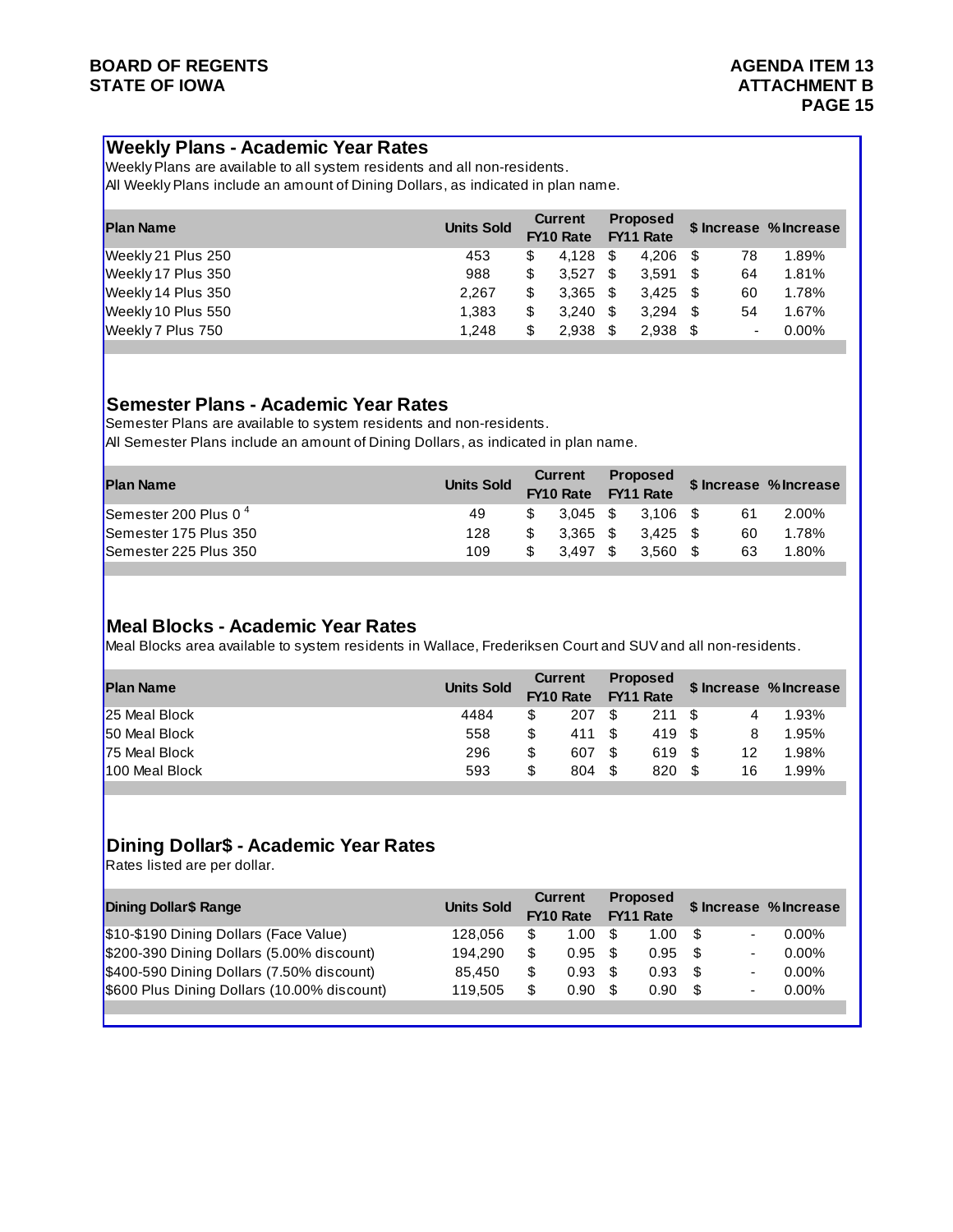### **Dining - Summer 2010 Rates**

Block Plans area available to system residents in Frederiksen Court and SUV and all non-residents. All Weekly Cyclone and Block Plus Plans include an amount of Dining Dollars, as indicated in plan name. Weekly Cyclone Plans and the Block Plus Plan are available to all system residents and all non-residents.

| <b>Weekly Plans - Single Session</b> | <b>Units Sold</b> | <b>Current</b><br><b>FY10 Rate</b> |     | <b>Proposed</b><br>FY11 Rate |       |      |                | \$ Increase % Increase |
|--------------------------------------|-------------------|------------------------------------|-----|------------------------------|-------|------|----------------|------------------------|
| Weekly 21 Plus 250                   |                   |                                    | 993 |                              | 1.012 | - \$ | 19             | 1.91%                  |
| Weekly 17 Plus 75                    | 12                | S                                  | 848 |                              | 863   | - \$ | 15             | 1.77%                  |
| Weekly 14 Plus 75                    | 10                | \$                                 | 808 |                              | 823   | - \$ | 15             | 1.86%                  |
| Weekly 10 Plus 125                   | 6                 | \$                                 | 779 |                              | 792   | - \$ | 13             | 1.67%                  |
| Weekly 7 Plus 175                    | 8                 |                                    | 707 |                              | 707   | - \$ | $\blacksquare$ | $0.00\%$               |

| <b>Weekly Plans - Both Sessions</b> | <b>Units Sold</b> | <b>Current</b><br>FY10 Rate |       | <b>Proposed</b><br>FY11 Rate |            |      |                | \$ Increase % Increase |
|-------------------------------------|-------------------|-----------------------------|-------|------------------------------|------------|------|----------------|------------------------|
| Weekly 21 Plus 250                  |                   |                             | 1.507 | \$                           | 1.518      | - \$ |                | 0.73%                  |
| Weekly 17 Plus 115                  | 10                |                             | 1.288 | \$.                          | $1.312$ \$ |      | 24             | 1.86%                  |
| Weekly 14 Plus 115                  | 26                |                             | 1.229 | \$.                          | 1.251      | - \$ | 22             | 1.79%                  |
| Weekly 10 Plus 185                  | 23                |                             | 1.179 | -S                           | $1.198$ \$ |      | 19             | 1.61%                  |
| Weekly 7 Plus 260                   | 29                |                             | 1.068 | \$.                          | $1.068$ \$ |      | $\blacksquare$ | $0.00\%$               |

| <b>Weekly Plans - Trial Enrollment Session</b> | <b>Units Sold</b> | <b>Current</b><br>FY10 Rate |       | <b>Proposed</b><br>FY11 Rate |       |      |                          | \$ Increase % Increase |  |
|------------------------------------------------|-------------------|-----------------------------|-------|------------------------------|-------|------|--------------------------|------------------------|--|
| Weekly 21 Plus 250                             | 8                 | S                           | 1.141 | \$                           | 1.162 | - \$ | 21                       | 1.84%                  |  |
| Weekly 17 Plus 115                             | 67                | S                           | 988   | \$.                          | 1.005 | - \$ |                          | 1.72%                  |  |
| Weekly 14 Plus 115                             | 11                | S                           | 943   |                              | 960   | - \$ |                          | 1.80%                  |  |
| Weekly 10 Plus 185                             | 3                 | S                           | 924   | - 95                         | 939   | - \$ | 15                       | 1.62%                  |  |
| Weekly 7 Plus 260                              |                   | S.                          | 861   |                              | 861   |      | $\overline{\phantom{0}}$ | $0.00\%$               |  |

| <b>Block Plus and Block Plans</b> | <b>Units Sold</b> | <b>Current</b><br>FY10 Rate |       | Proposed<br>FY11 Rate |       |  |  | \$ Increase % Increase |
|-----------------------------------|-------------------|-----------------------------|-------|-----------------------|-------|--|--|------------------------|
| Semester 40 Plus 250              | 96                |                             | 580   |                       | 587 S |  |  | 1.21%                  |
| 25 Meal Block Plan                | 81                |                             | 207   |                       | 211 S |  |  | 1.93%                  |
| <b>50 Meal Block Plan</b>         | 124               |                             | 411 S |                       | 419 S |  |  | 1.95%                  |

| <b>Dining Dollar\$ Range</b>                | <b>Units Sold</b> |   | <b>Current</b><br>FY10 Rate | <b>Proposed</b><br>FY11 Rate |      | \$ Increase % Increase |
|---------------------------------------------|-------------------|---|-----------------------------|------------------------------|------|------------------------|
| \$10-\$190 Dining Dollars (Face Value)      | 14.150            | S | 1.00                        | 1.00                         |      | 0.00%                  |
| \$200-390 Dining Dollars (5.00% discount)   | 14.525            | S | 0.95                        | 0.95                         | - \$ | 0.00%                  |
| \$400-590 Dining Dollars (7.50% discount)   | 3.050             | S | 0.93                        | 0.93                         | - \$ | 0.00%                  |
| \$600 Plus Dining Dollars (10.00% discount) | 6.800             | S | 0.90                        | 0.90                         | -\$  | $0.00\%$               |

1 - These options are not generally offered as standard. Availability is based on resident demand and space constraints.

2 - Beginning fall 2010, a 12 month rate w ill not be proposed for Frederiksen Court or Buchanan Hall. Residents w ishing to live in these areas summer 2011 will pay the proposed summer rate for these areas.

3 - Rate increases in guest apartments are intended to offset the impact of utility cost increases related to the full costing of the ISU Utilities enterprise beginning FY11.

4 - The Semester 200 Plus 0 is available only to continuing students.

The double room in Richardson Court with the "Weekly Cyclone 17 Plus 350" meal plan is used for comparative purposes.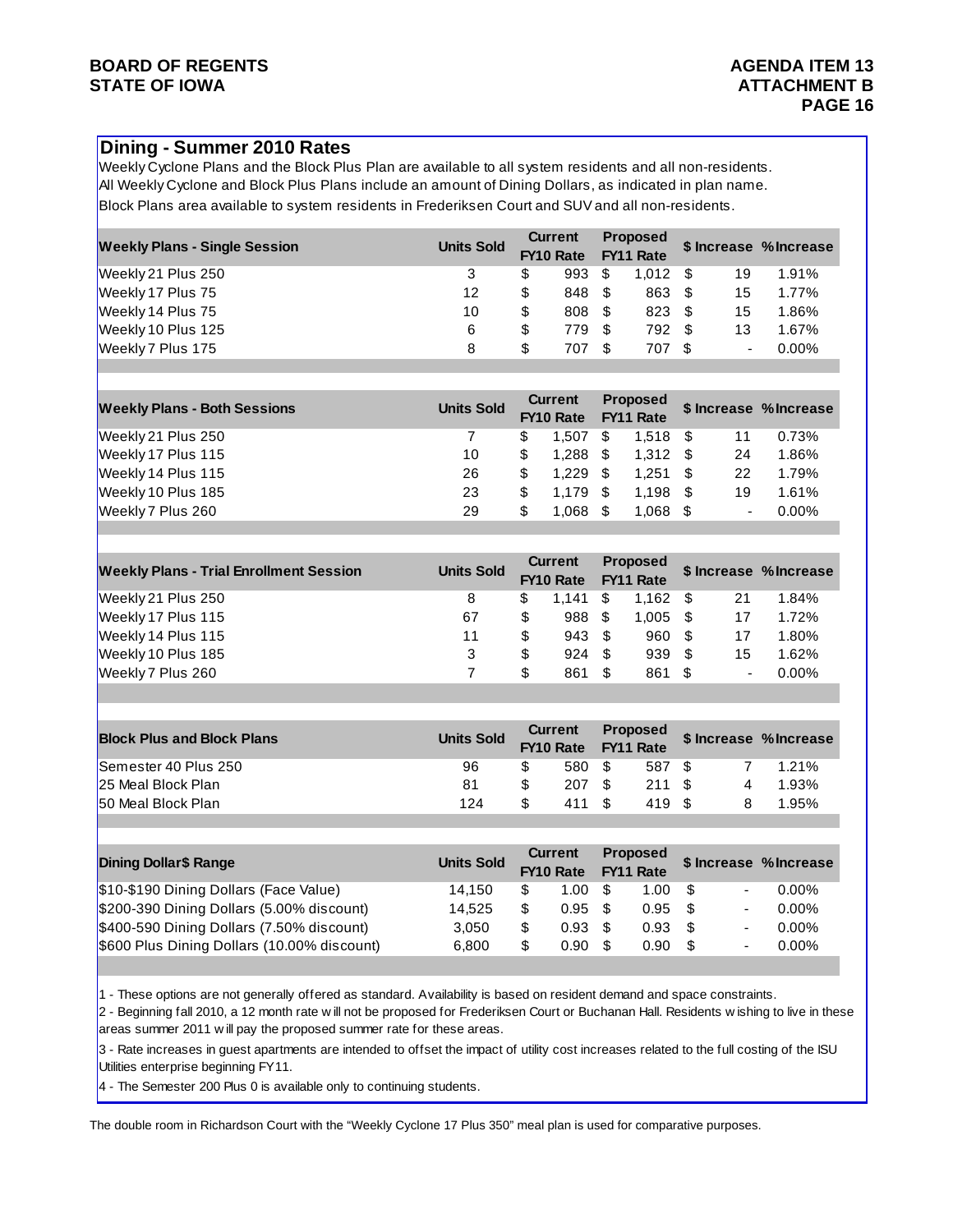### **UNIVERSITY OF NORTHERN IOWA DEPARTMENT OF RESIDENCE**

In August 2009, the Board authorized permission to proceed with project planning for the **Apartment Housing – Phase I** project which would provide additional space to meet the needs of junior and senior students and enhance the housing inventory with the first phase of a new apartment community. The first phase of the complex would accommodate approximately 200 students. The University currently plans to present the schematic design and related financials to the Board at the April 2010 meeting. While additional Board approvals are necessary for the project to continue, the impact of the project is included in the five-year plan and the preliminary FY 2011 budget.

#### Five–Year Plan – page 19

- The Department of Residence's occupancy ratio increased four consecutive years from 78.7% in FY 2005 to 95.0% in FY 2009. Occupancy projections through FY 2015 are consistent with past trends based on the percentage of students who live on campus. The first phase of the new apartment complex reflects an increase in occupancy beginning in FY 2013 based on research that off-campus students will reside on-campus given the addition of the proposed apartments.
- The five-year plan includes a potential bond issue (which will require Board approval) in December 2010 with the proceeds expended beginning in FY 2011. The entire issue would partially fund the first phase of the apartment complex. The five-year plan allows for new construction without negatively impacting plans to address deferred maintenance needs.
- The University's Two-Year Advantage Plan allows students to commit to a two-year contract which keeps room and board rates at the same level for both years. Participation in the Plan continues to increase as over half (50.7%) of residents are currently enrolled in the Plan. UNI intends to continue the Two-Year Advantage Plan as long as it is economically feasible.
- The University plans to spend approximately \$27.5 million from reserves from FY 2011 through FY 2015 on capital improvements, fire and life safety projects, and the proposed apartment complex. Voluntary reserve balances are projected to decline from the FY 2010 estimate of \$11.8 million to \$7.7 million by the end of FY 2015 as these projects are completed.
- Installation of fire sprinklers in the residence halls continues to be a high priority. Fire sprinklers were installed in Hagemann Hall in summer 2008 and Dancer Hall in the summer of 2009. During the summer of 2010, sprinklers will be installed in Bender Hall and Shull Hall's fire alarm system will be upgraded. Additional deferred maintenance projects scheduled for the summer of 2010 include roof repairs, elevator upgrades, asbestos removal, and tuckpointing.
- A significant investment in upgrading Internet connectivity in the residence halls is in the planning stages. The program implications for including wireless access, in additional to wired access, are being evaluated. The connectivity project would be a multi-year project if implemented.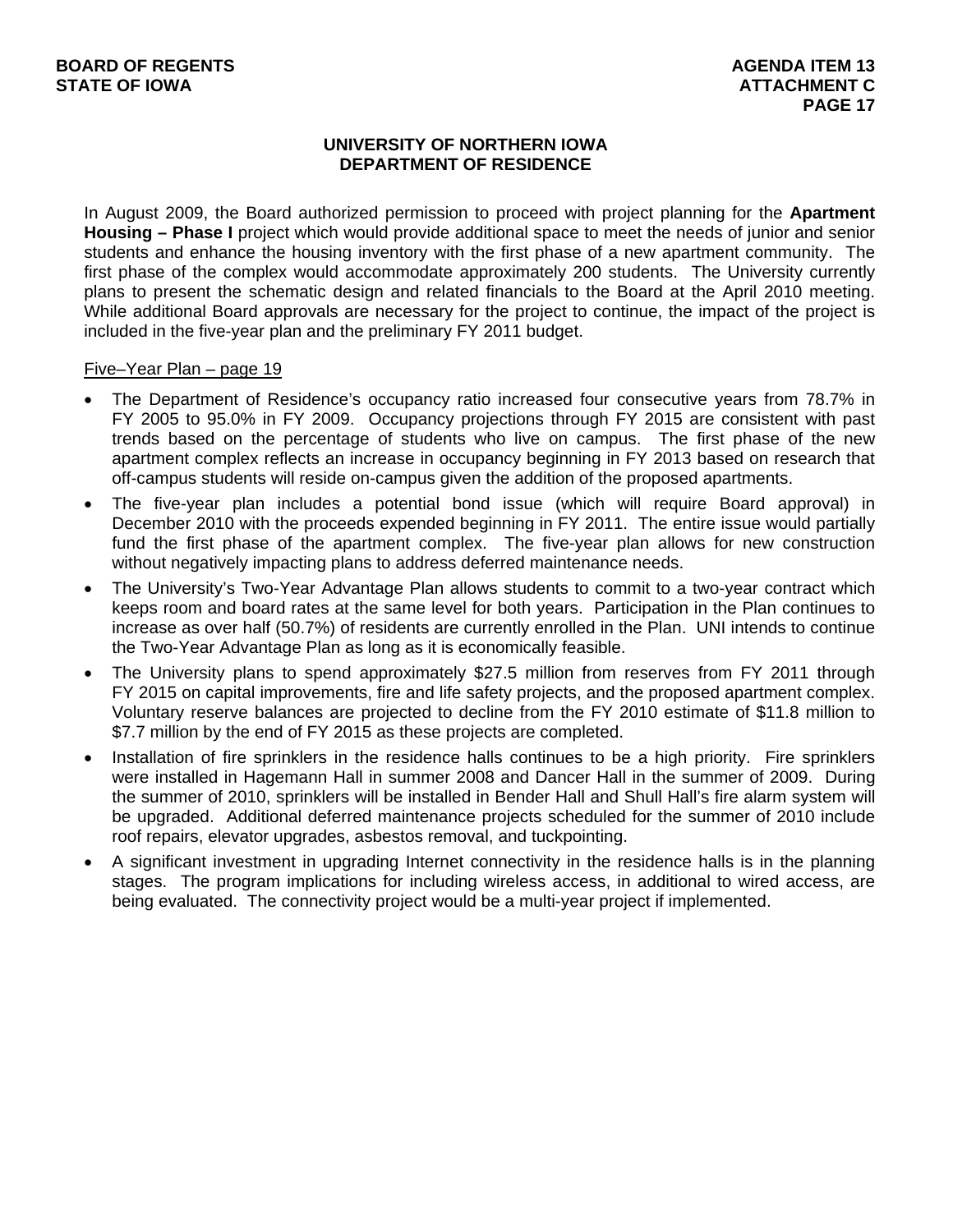#### FY 2011 Preliminary Budget – page 20

- Estimated FY 2010 revenues exceed the Board approved budget by \$3.7 million as many contracts were submitted later than in previous years. While the original FY 2010 budget incorporated delays to several deferred maintenance projects, the unbudgeted revenue prevented the delay of these projects.
- The FY 2011 preliminary budget was developed using room and board contract projections based on the proposed rates. Inflation for expenses included 2.75-3.00% for salary costs, 6% for electricity, 3% for gas, 15% for water, 5% for repairs, 3% for food, and 1% for most other categories.
- Net revenues from operations for FY10 (before debt service and mandatory transfers) are estimated to be \$10.7 million, substantially higher than the FY 2010 budget. The preliminary budget for FY 2011 projects net revenues of \$9.5 million before debt service and mandatory transfers.
- The Department projects a relatively stable occupancy ratio of 94.1% in FY 2011 when compared to 94.9% estimated in FY 2010. UNI's Department of Residence projects total occupancy to be 4,681 students in FY 2011; a decrease of 38 students from FY 2010 estimates.
- Proposed FY 2011 room and board rates are provided beginning on page 21. The proposed FY 2011 rate for the traditional double room with full board of \$7,120 represents a 2.3% increase when compared to FY 2010. The proposed rate increase is the lowest percentage increase in over 30 years. Students in the second year of the Two-Year Advantage Plan will realize no increase in FY 2011 and will continue to pay FY 2010 room and board rates.
- The residence hall activity fee (\$20) pays for programming and activities in the residence halls. There is no proposed increase in the activity fee for FY 2011; it is listed separately on the proposed rate schedule.
- The outstanding bond principal was \$30.6 million as of June 30, 2009. A proposed refunding of Series UNI 1999 bonds to reduce interest expense is on the agenda for the March 2010 meeting.
- Energy conservation and green initiatives remain a priority for the Department. The first phase of the proposed new apartment complex is being designed to LEED Silver standards. Concepts being considered include an energy recover wheel for bathroom and kitchen exhaust, solar heating for hot water, and daylighting. Also, brighter light fixtures that use less electricity were installed in Noehren Hall during the asbestos abatement project.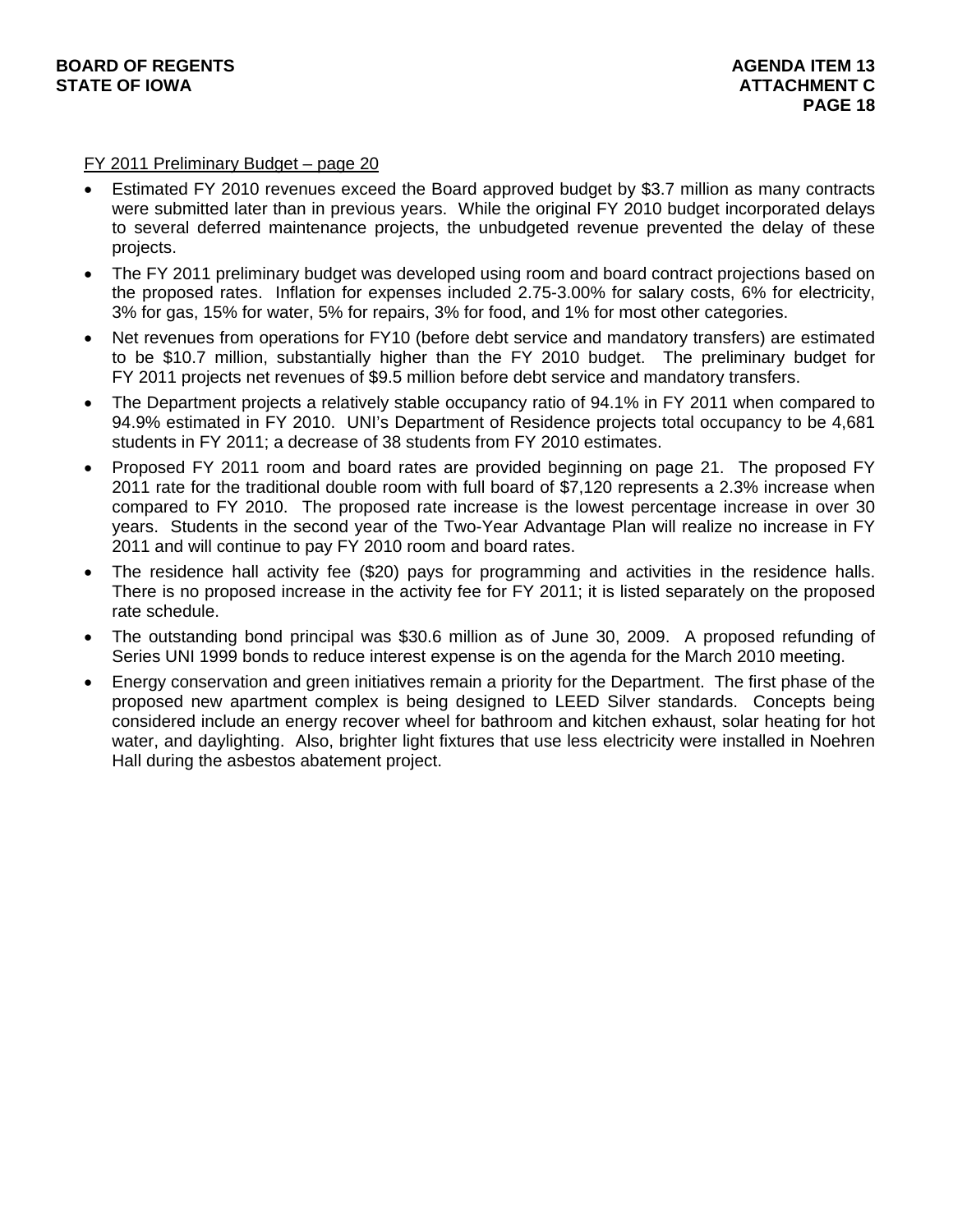# **BOARD OF REGENTS**<br> **BOARD OF REGENTS**<br> **BOARD OF IOWA**<br> **ATTACHMENT C**

#### **University of Northern Iowa's Five Year Plan Summary Department of Residence (Dollars in Thousands)**

|                                               | Actual       | Estimated    | Proposed     |              |      | <b>Constant Dollars</b> |              |              |
|-----------------------------------------------|--------------|--------------|--------------|--------------|------|-------------------------|--------------|--------------|
|                                               | FY 09        | FY 10        | FY 11        | FY 12        |      | FY 13                   | FY 14        | FY 15        |
| <b>1 - ENROLLMENT &amp; OCCUPANCY</b>         |              |              |              |              |      |                         |              |              |
| (a) Fall Enrollment Head Count                | 12,908       | 13,080       | 13,101       | 12,972       |      | 12,767                  | 12,611       | 12,485       |
| Residence Hall Housing                        |              |              |              |              |      |                         |              |              |
| (b) Current Operating Capacity (# of beds)    | 4,609        | 4,612        | 4,612        | 4,612        |      | 4,612                   | 4,612        | 4,612        |
| (c) Occupancy (permanent beds)                | 4,372        | 4,369        | 4,331        | 4,305        |      | 4,245                   | 4,198        | 4,198        |
| (d) Occupancy Ratio                           | 94.9%        | 94.7%        | 93.9%        | 93.3%        |      | 92.0%                   | 91.0%        | 91.0%        |
| <b>Apartment Housing</b>                      |              |              |              |              |      |                         |              |              |
| (e) Current Operating Capacity (Units)        | 361          | 361          | 361          | 361          |      | 565                     | 565          | 565          |
| (f) Units Occupied                            | 351          | 350          | 350          | 350          |      | 550                     | 550          | 550          |
| (g) Occupancy Ratio                           | 97.2%        | 97.0%        | 97.0%        | 97.0%        |      | 97.3%                   | 97.3%        | 97.3%        |
| <b>2 - CAPITAL IMPROVEMENTS &amp; REPAIRS</b> |              |              |              |              |      |                         |              |              |
| (a) Improvements from Bond Proceeds           | \$           | \$           | \$<br>5,000  | \$<br>8,700  | - \$ |                         | \$           | \$           |
| (b) Improvements from Voluntary Reserves      | 4,142        | 5,500        | 5,783        | 6,932        |      | 5,652                   | 4,551        | 4,559        |
| (c) Repairs from Current Revenues             | 1,463        | 1,725        | 1,843        | 1,885        |      | 1,885                   | 1,885        | 1,885        |
| (d) Gross Square Feet Maintained (000's)      | 1,456        | 1,456        | 1,456        | 1,456        |      | 1,554                   | 1,554        | 1,554        |
| 3 - OPERATING REVENUES & EXPENDITURES         |              |              |              |              |      |                         |              |              |
| (a) Total Revenues                            | \$<br>36,099 | \$<br>36,497 | \$<br>36,077 | \$<br>35,877 | \$   | 36,584                  | \$<br>36,225 | \$<br>36,225 |
| (b) Less Expenditures (Excluding Univ O.H.)   | 25,559       | 25,835       | 26,627       | 26,479       |      | 26,645                  | 26,384       | 26,384       |
| (c) Net Operating Revenues                    | 10,540       | 10,662       | 9,450        | 9,398        |      | 9,939                   | 9,841        | 9,841        |
| (d) Less Mandatory Transfers                  | 330          | 330          | 330          | 330          |      | 330                     | 330          | 330          |
| (e) Less Debt Service                         | 3,285        | 3,281        | 3,877        | 4,446        |      | 4,469                   | 4,476        | 4,485        |
| (f) Net to Voluntary Reserves                 | \$<br>6,925  | \$<br>7,051  | \$<br>5,243  | \$<br>4,622  | \$   | 5,140                   | \$<br>5,035  | \$<br>5,026  |
| 4 - VOLUNTARY (UNRESTRICTED) RESERVES         |              |              |              |              |      |                         |              |              |
| (a) Beginning Balance                         | \$<br>8,137  | \$<br>10,574 | \$<br>11,810 | \$<br>10,935 | \$   | 8,293                   | \$<br>7,445  | \$<br>7,599  |
| (b) Add Mandatory Transfers from (3d)         | 330          | 330          | 330          | 330          |      | 330                     | 330          | 330          |
| (c) Add Net to Voluntary Reserves from (3g)   | 6,925        | 7,051        | 5,243        | 4,622        |      | 5,140                   | 5,035        | 5,026        |
| (d) Less Improvements (2b) & Other Costs      | 4,818        | 6,145        | 6,448        | 7,594        |      | 6,318                   | 5,211        | 5,219        |
| (e) Year-End Balance                          | \$<br>10,574 | \$<br>11,810 | \$<br>10,935 | \$<br>8,293  | \$   | 7,445                   | \$<br>7,599  | \$<br>7,736  |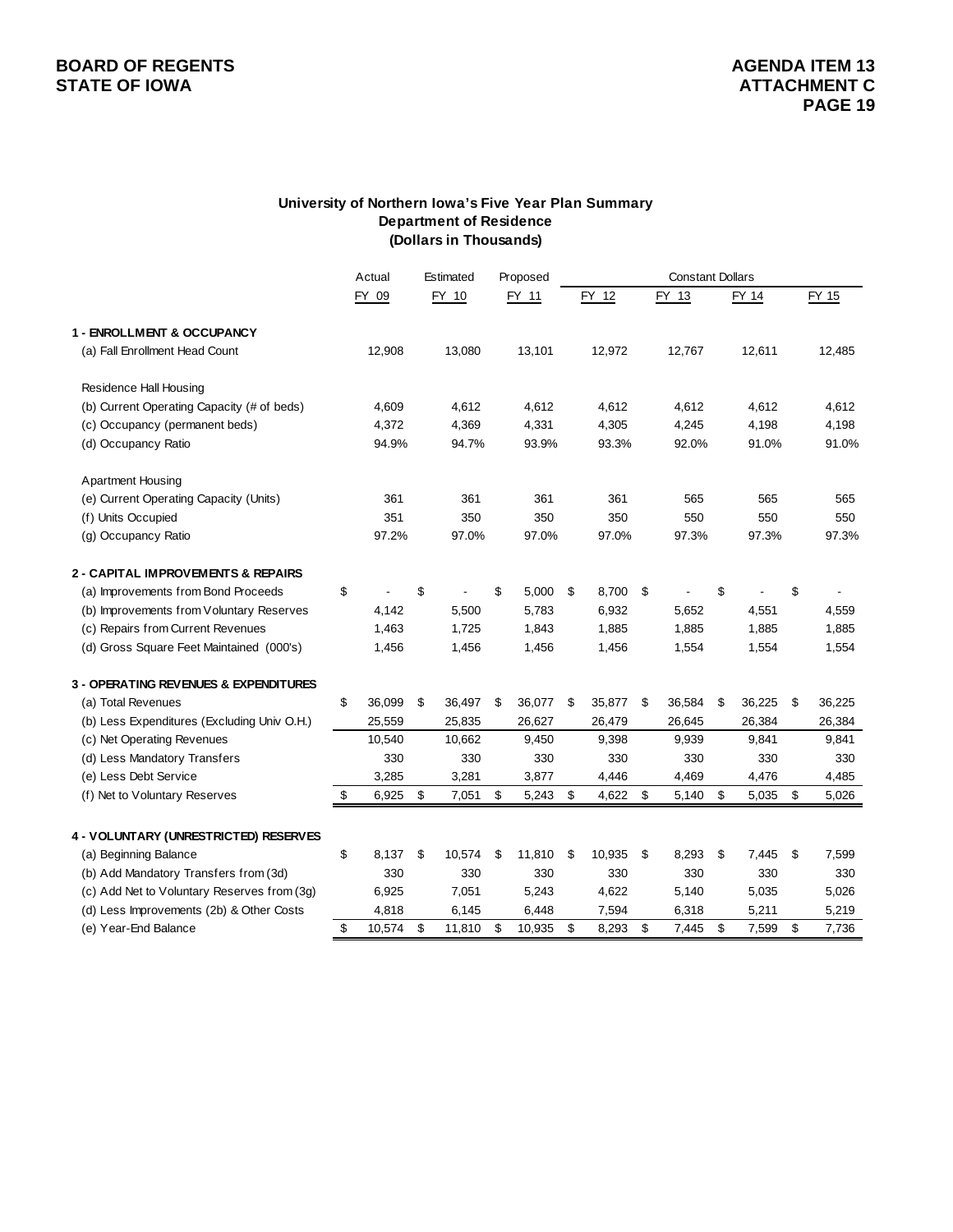## **University of Northern Iowa Residence System Preliminary Budget 2010-11**

|                                              |    |                          | Approved |               | <b>Revised</b> | Proposed        |    |               |
|----------------------------------------------|----|--------------------------|----------|---------------|----------------|-----------------|----|---------------|
|                                              |    | Actual                   |          | <b>Budget</b> |                | <b>Estimate</b> |    | <b>Budget</b> |
|                                              |    | 2008-09                  |          | 2009-10       |                | 2009-10         |    | 2010-11       |
| <b>OPERATIONS</b>                            |    |                          |          |               |                |                 |    |               |
| Revenues                                     | S  | 36,098,785               | \$       | 32,828,492    | \$             | 36,497,409      | \$ | 36,077,441    |
| <b>Expenditures for Operations</b>           |    | 25,559,226               |          | 26,460,297    |                | 25,834,817      |    | 26,626,772    |
| Net Revenues                                 |    | 10,539,559               |          | 6,368,195     |                | 10,662,592      |    | 9,450,669     |
| % of Revenues                                |    | 29.2%                    |          | 19.4%         |                | 29.2%           |    | 26.2%         |
| Debt Service (due July 1)                    |    | 3,285,136                |          | 3,280,804     |                | 3,280,804       |    | 3,876,874     |
| <b>Mandatory Transfers</b>                   |    | 330,000                  |          | 330,000       |                | 330,000         |    | 330,000       |
| Net After Debt Service & Mandatory Transfers | \$ | 6,924,423                | \$       | 2,757,391     | \$             | 7,051,788       | \$ | 5,243,795     |
| % of Revenues                                |    | 19.2%                    |          | 8.4%          |                | 19.3%           |    | 14.5%         |
| Debt Service Coverage Ratio                  |    | 321%                     |          | 194%          |                | 325%            |    | 244%          |
| University Overhead Payment                  | \$ | 678,124                  | \$       | 711,507       | \$             | 695,870         | \$ | 715,669       |
| Overhead as % of Expenditures                |    | 2.7%                     |          | 2.7%          |                | 2.7%            |    | 2.7%          |
| <b>FUND BALANCES (June 30)</b>               |    |                          |          |               |                |                 |    |               |
| Revenue Fund                                 | \$ |                          | \$       |               | \$             |                 | \$ |               |
| Operation & Maintenance Fund                 |    | 1,902,609                |          |               |                |                 |    |               |
| Improvement Fund                             |    | 3,641,373                |          | 4,606,070     |                | 3,971,373       |    | 4,401,373     |
| System Fund                                  |    | 5,029,974                |          | 4,266,289     |                | 7,838,501       |    | 6,533,627     |
| Subtotal--Voluntary Reserves                 |    | 10,573,956               |          | 8,872,359     |                | 11,809,874      |    | 10,935,000    |
| Sinking Fund                                 |    | $\overline{\phantom{a}}$ |          |               |                | $\blacksquare$  |    |               |
| <b>Bond Reserve Fund</b>                     |    | 3,512,203                |          | 3,512,503     |                | 3,512,503       |    | 3,512,503     |
| <b>Bond Construction Fund</b>                |    |                          |          |               |                | 60,000          |    | 6,460,000     |
| Subtotal--Mandatory Reserves                 |    | 3,512,203                |          | 3,512,503     |                | 3,572,503       |    | 9,972,503     |
| <b>Total Fund Balances (June 30)</b>         |    | 14,086,159               | \$       | 12,384,862    | \$             | 15,382,377      | \$ | 20,907,503    |
| REVENUES AND EXPENDITURES DETAIL             |    |                          |          |               |                |                 |    |               |
| <b>Revenues</b>                              |    |                          |          |               |                |                 |    |               |
| Contracts                                    | S  | 29,470,054               | \$       | 27,458,909    | \$             | 30,619,116      | \$ | 30,370,348    |
| <b>Interest</b>                              |    | 502,371                  |          | 50,000        |                | 389,000         |    | 200,000       |
| Other Income                                 |    | 6,126,359                |          | 5,319,583     |                | 5,489,293       |    | 5,507,093     |
| <b>Total Revenues</b>                        | \$ | 36,098,784               | \$       | 32,828,492    | \$             | 36,497,409      | \$ | 36,077,441    |
| <b>Expenditures for Operations</b>           |    |                          |          |               |                |                 |    |               |
| Salaries, Wages & Benefits                   | \$ | 13,967,277               | \$       | 14,238,757    | \$             | 13,904,264      | \$ | 14,630,728    |
| Cost of Food or Goods Sold                   |    | 4,724,618                |          | 4,547,415     |                | 4,644,560       |    | 4,837,457     |
| Other Operating Expense                      |    | 3,402,707                |          | 3,385,583     |                | 3,356,056       |    | 2,914,431     |
| <b>Utilities</b>                             |    | 2,001,213                |          | 2,403,221     |                | 2,204,627       |    | 2,401,031     |
| Repairs & Maintenance                        |    | 1,463,411                |          | 1,885,321     |                | 1,725,310       |    | 1,843,125     |
| <b>Total Expenditures</b>                    |    | 25,559,226               | \$       | 26,460,297    | \$             | 25,834,817      | \$ | 26,626,772    |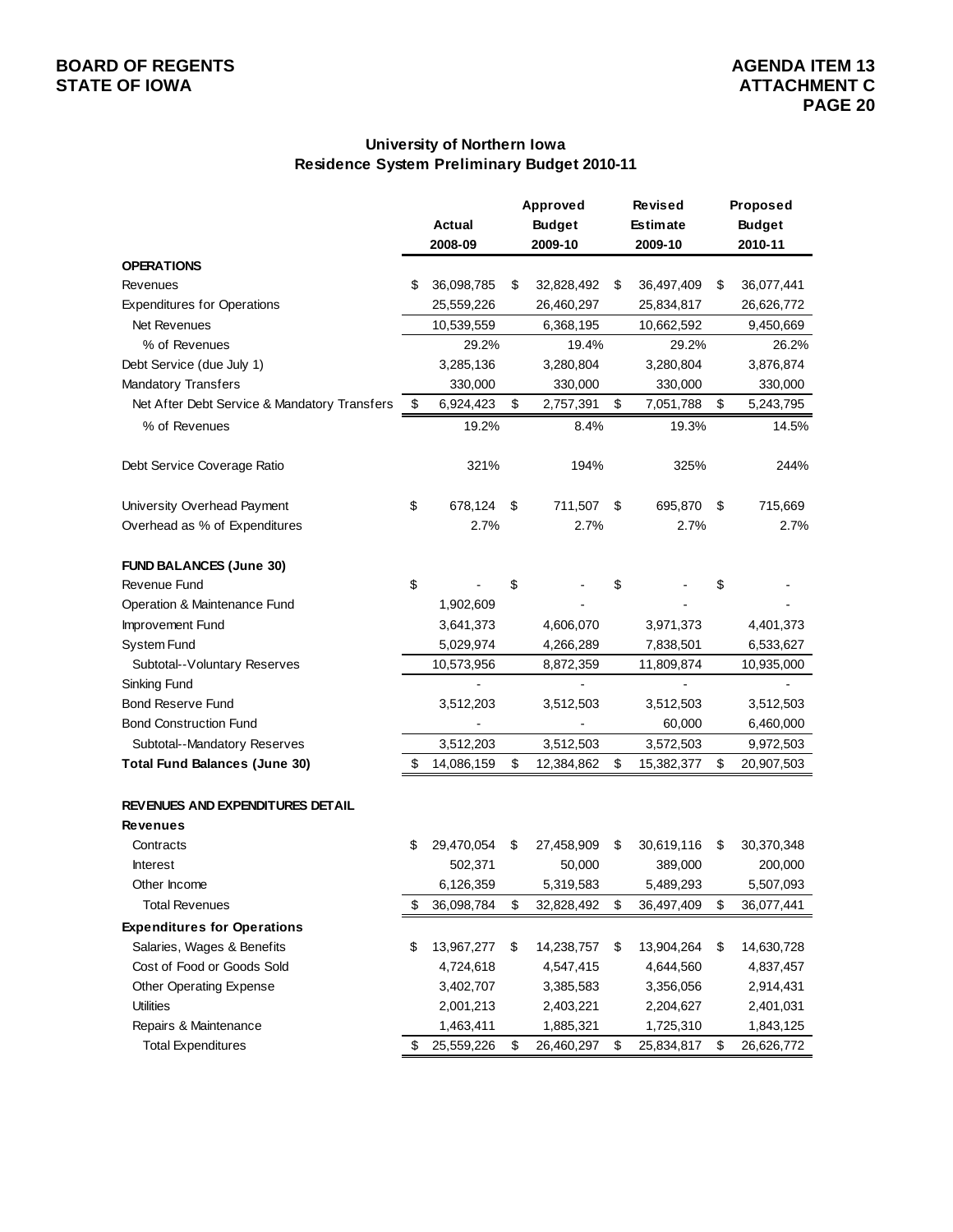## **UNIVERSITY OF NORTHERN IOWA PROPOSED RESIDENCE RATES ACADEMIC YEAR 2010‐11**

|                                                              | <b>Room and Board Combined</b> |                            |       |          |  |  |
|--------------------------------------------------------------|--------------------------------|----------------------------|-------|----------|--|--|
|                                                              | 2009-10                        | 2010-11                    | \$    | %        |  |  |
| <b>Residence Halls - Academic Year</b>                       | Rate                           | Proposed rate (a) Increase |       | Increase |  |  |
| Double Room w/meal plan                                      |                                |                            |       |          |  |  |
| Premium Plan (b)                                             | \$7,915                        | \$8,097                    | \$182 | 2.3%     |  |  |
| Any 19 (b) - Full Board                                      | \$6,960                        | \$7,120                    | \$160 | 2.3%     |  |  |
| 19 Plus (b)                                                  | \$7,275                        | \$7,442                    | \$167 | 2.3%     |  |  |
| 14 Plus (b)                                                  | \$7,230                        | \$7,396                    | \$166 | 2.3%     |  |  |
| Any $14(b)$                                                  | \$6,915                        | \$7,074                    | \$159 | 2.3%     |  |  |
| Any 150                                                      | \$6,630                        | \$6,781                    | \$151 | 2.3%     |  |  |
| 150 Basic                                                    | \$6,030                        | \$6,169                    | \$139 | 2.3%     |  |  |
| Any 125                                                      | \$5,925                        | \$6,061                    | \$136 | 2.3%     |  |  |
| 10 Plus                                                      | \$6,465                        | \$6,614                    | \$149 | 2.3%     |  |  |
| Any 10                                                       | \$6,340                        | \$6,486                    | \$146 | 2.3%     |  |  |
| Bartlett Hall additional charge                              | \$112                          | \$115                      | \$3   | 2.8%     |  |  |
| Single room additional charge                                | \$825                          | \$825                      | \$0   | 0%       |  |  |
| Double room contracted as a<br>single room additional charge | \$1,200                        | \$1,200                    | \$0   | 0%       |  |  |

*(a) Students participating in the 2‐Year Advantage Plan will continue to pay 2009‐10 rates. (b) Plans available to freshmen.*

| Overflow housing credit                   | \$50 plus \$25 for each week beginning the third week |         |       |      |
|-------------------------------------------|-------------------------------------------------------|---------|-------|------|
| Residence Hall activity fee               | \$20                                                  | \$20    | \$0   | 0%   |
| Per day early arrival                     | \$30                                                  | \$30    | \$0   | 0%   |
| <b>ROTH (Room only option)</b>            |                                                       |         |       |      |
| 8 Person Suite Double                     | \$3,018                                               | \$3,053 | \$35  | 1.2% |
| 8 Person Suite Single                     | \$4,086                                               | \$4,226 | \$140 | 3.4% |
| 6 Person Apt. Double                      | \$3,551                                               | \$3,601 | \$50  | 1.4% |
| 6 Person Apt. Single                      | \$4,871                                               | \$5,051 | \$180 | 3.7% |
| 4 Person Apt. Double                      | \$3,551                                               | \$3,596 | \$45  | 1.3% |
| 4 Person Apt. Single                      | \$4,871                                               | \$5,031 | \$160 | 3.3% |
| 2 Person Apt. Double                      | \$4,275                                               | \$4,415 | \$140 | 3.3% |
| 2 Person Apt. Single                      | \$5,658                                               | \$5,838 | \$180 | 3.2% |
| <b>Meal Plans for Off-Campus Students</b> |                                                       |         |       |      |
| Any 10 meals per week                     | \$3,025                                               | \$3,095 | \$70  | 2.3% |
| Any 150 block meal plan                   | \$3,315                                               | \$3,390 | \$75  | 2.3% |
| Any 125 block meal plan                   | \$2,610                                               | \$2,670 | \$60  | 2.3% |
| 150 Basic block plan                      | \$2,715                                               | \$2,778 | \$63  | 2.3% |
| Any 100 Meal Deal                         | \$850                                                 | \$865   | \$15  | 1.8% |
| Any 60 Meal Deal                          | \$525                                                 | \$530   | \$5   | 1.0% |
| Any 20 Meal Deal                          | \$177                                                 | \$180   | \$3   | 1.7% |